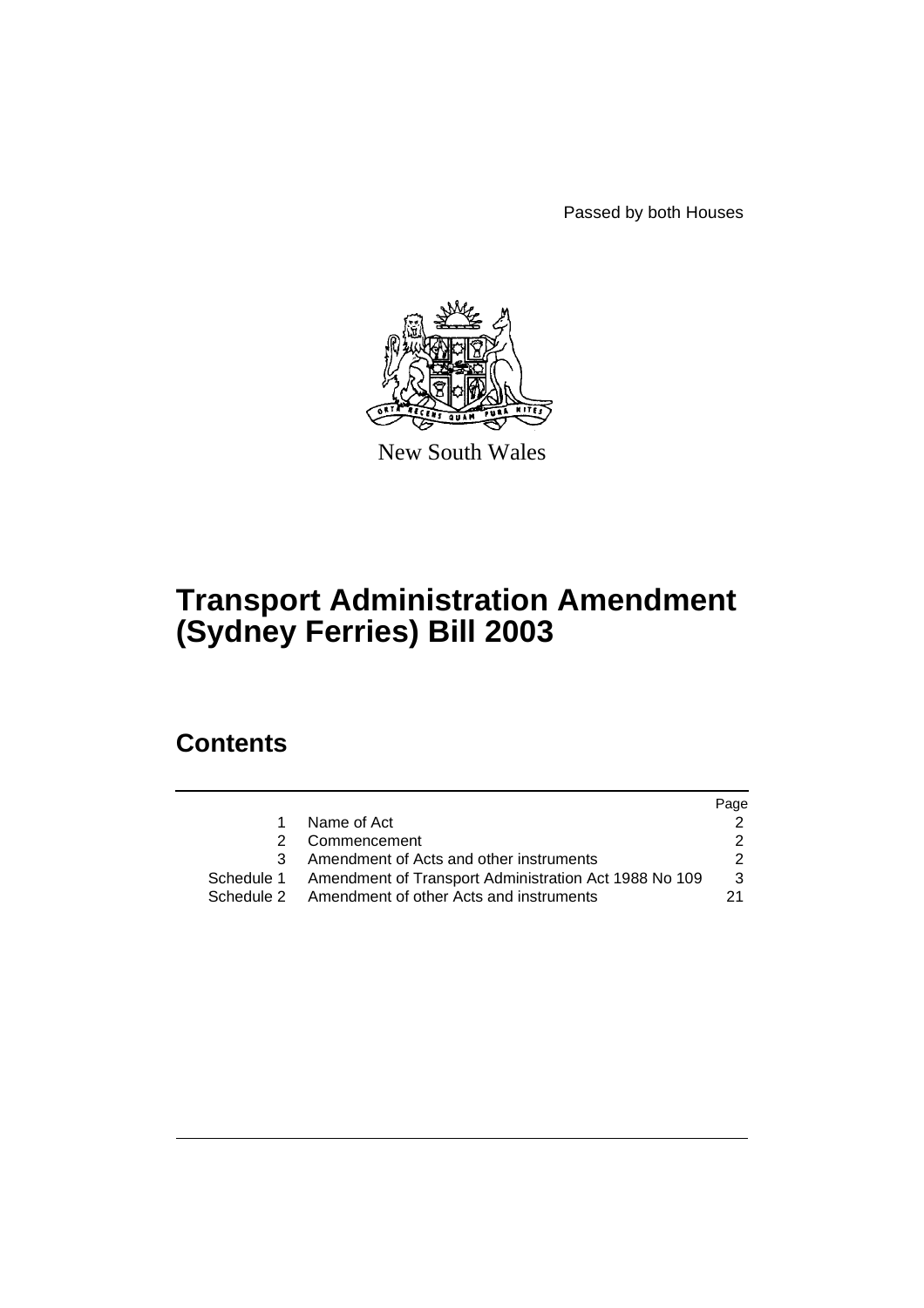**Contents** 

Page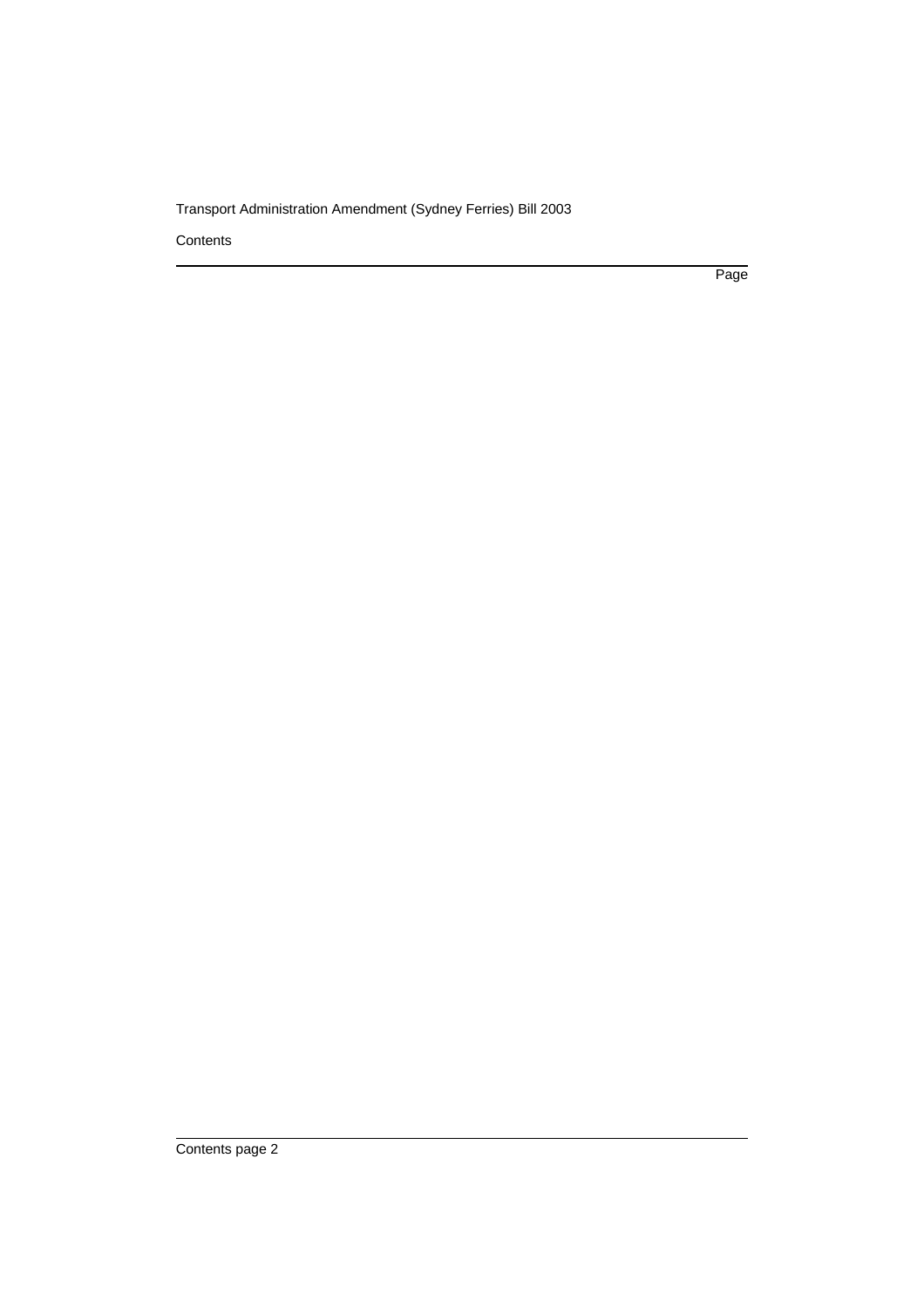*I certify that this PUBLIC BILL, which originated in the LEGISLATIVE COUNCIL, has finally passed the LEGISLATIVE COUNCIL and the LEGISLATIVE ASSEMBLY of NEW SOUTH WALES.*

*Legislative Council 2003* *Clerk of the Parliaments*



New South Wales

# **Transport Administration Amendment (Sydney Ferries) Bill 2003**

Act No , 2003

An Act to amend the *Transport Administration Act 1988* to constitute Sydney Ferries as a statutory State owned corporation and to confer on it functions relating to the operation of Sydney ferry services; and for other purposes.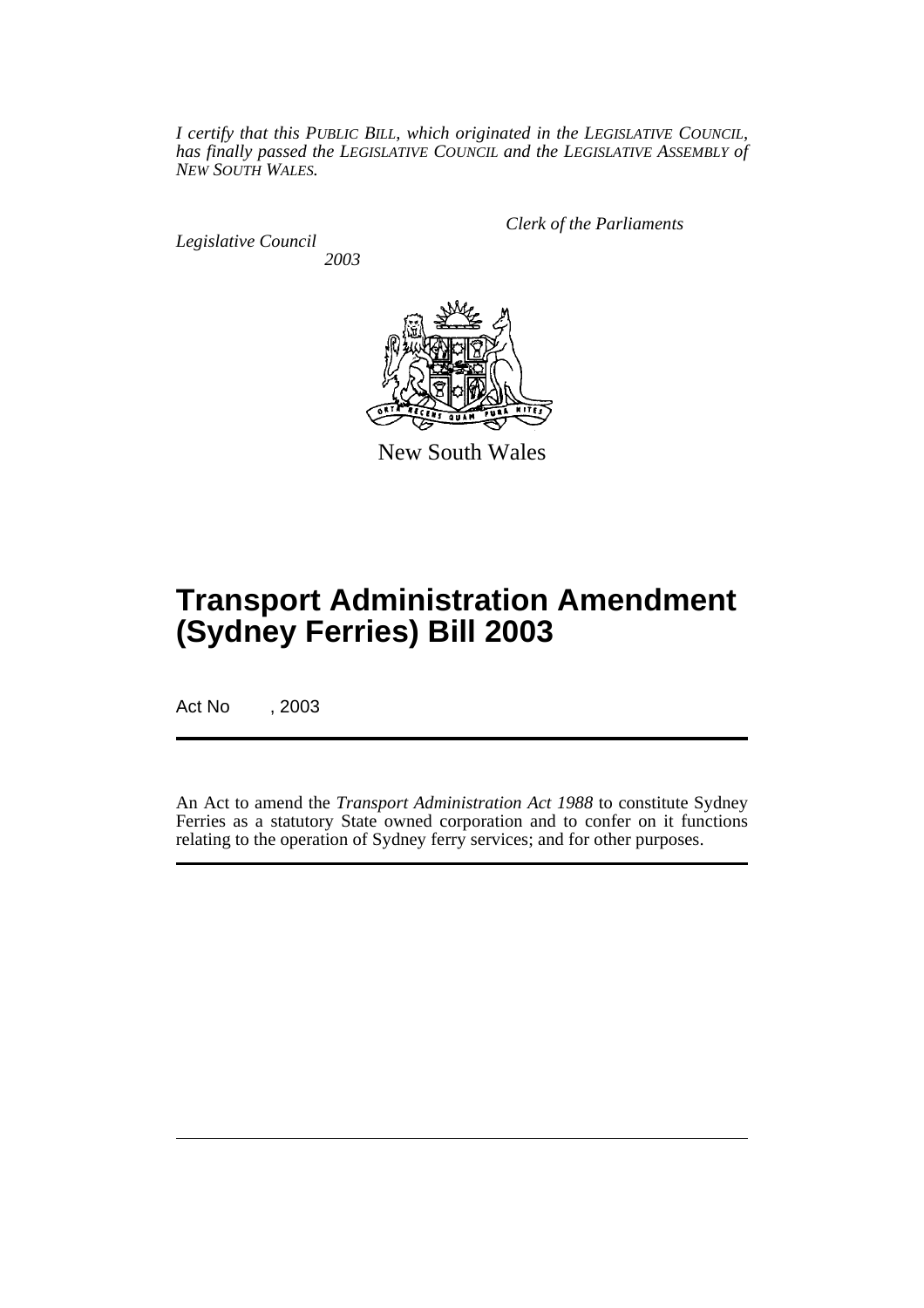## **The Legislature of New South Wales enacts:**

## **1 Name of Act**

This Act is the *Transport Administration Amendment (Sydney Ferries) Act 2003*.

#### **2 Commencement**

This Act commences on a day or days to be appointed by proclamation.

## **3 Amendment of Acts and other instruments**

The Acts and instruments specified in Schedules 1 and 2 are amended as set out in those Schedules.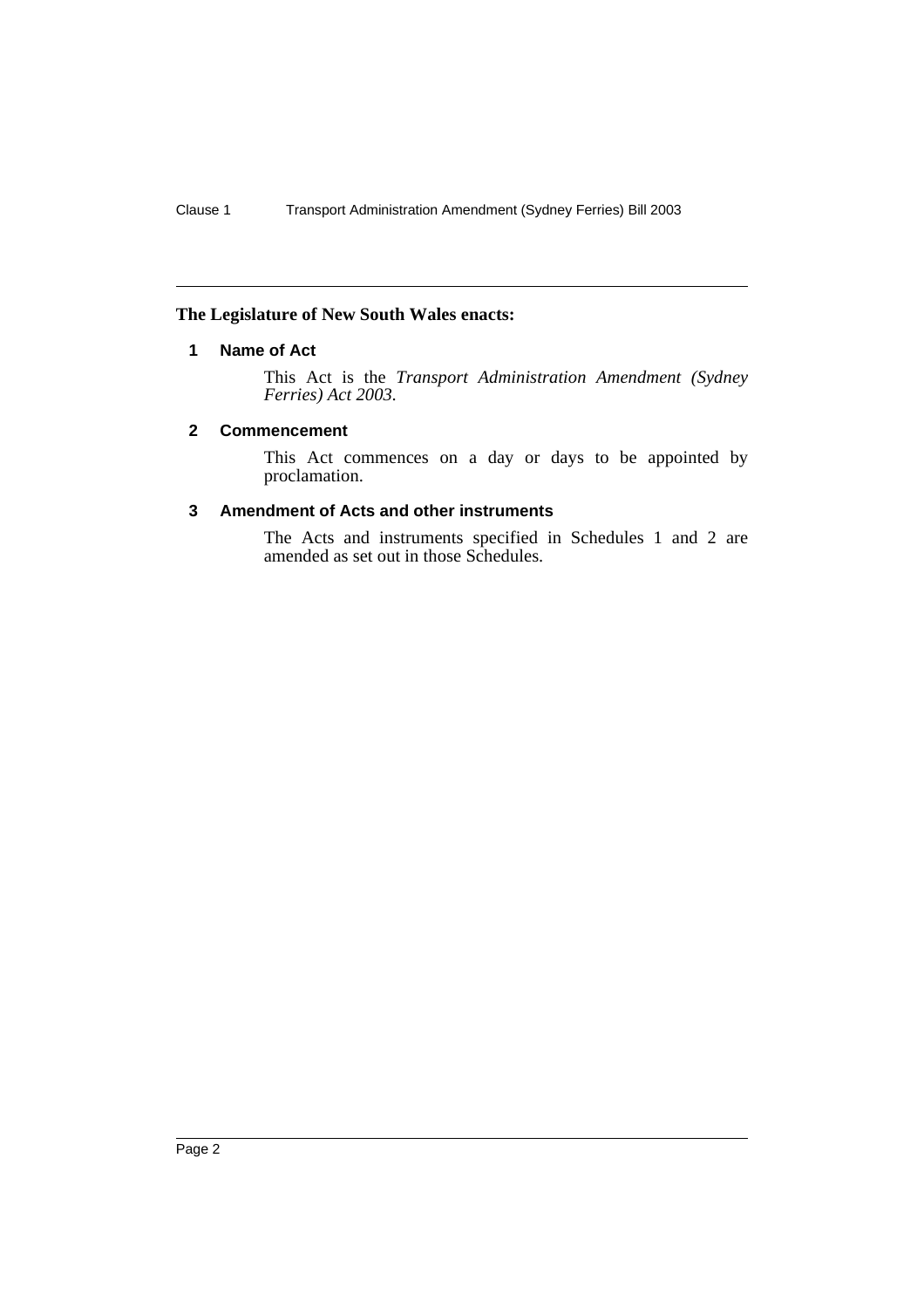Amendment of Transport Administration Act 1988 No 109 Schedule 1

## **Schedule 1 Amendment of Transport Administration Act 1988 No 109**

(Section 3)

## **[1] Long title**

Insert ", Sydney Ferries" before "and the Roads and Traffic Authority".

#### **[2] Section 3 Definitions**

Insert in alphabetical order in section 3 (1):

*Newcastle ferry services* means ferry services provided in Newcastle Harbour.

*Sydney Ferries* means Sydney Ferries constituted under this Act.

*Sydney ferry services* means ferry services provided in Sydney Harbour or the Parramatta River.

## **[3] Section 20A Objectives of STA**

Omit "bus and ferry services" from section 20A (1) (a).

Insert instead "bus services and Newcastle ferry services".

## **[4] Section 22 Newcastle ferry services**

Insert "Newcastle" before "ferry services" in section 22 (1).

## **[5] Section 22 (2)**

Omit the subsection. Insert instead:

(2) The State Transit Authority is to continue to operate the Newcastle ferry services which were provided by the Authority immediately before the commencement of this subsection, as substituted by the *Transport Administration Amendment (Sydney Ferries) Act 2003*.

## **[6] Section 22 (3)**

Insert "Newcastle" before "ferry" wherever occurring.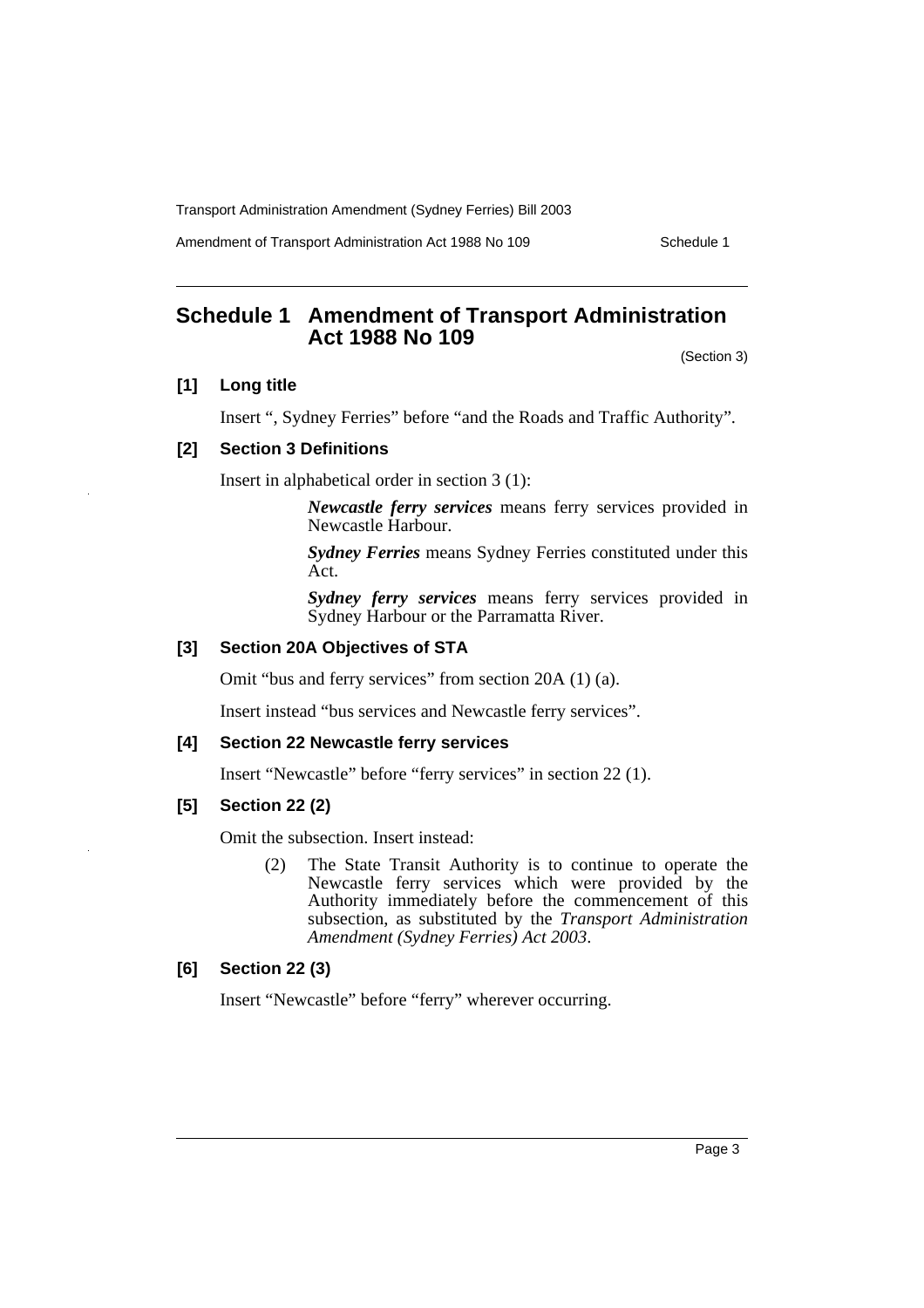Schedule 1 Amendment of Transport Administration Act 1988 No 109

## **[7] Part 3A**

Insert after Part 3:

## **Part 3A Sydney Ferries**

#### **Division 1 Constitution of Sydney Ferries as statutory SOC**

#### **35A Establishment of Sydney Ferries as statutory State owned corporation**

- (1) There is constituted by this Act a corporation with the corporate name of Sydney Ferries.
- (2) The *State Owned Corporations Act 1989* is amended by inserting in Schedule 5, in alphabetical order, the words "Sydney Ferries".

**Note.** The State Owned Corporations Act 1989 contains many provisions that apply to Sydney Ferries as a statutory State owned corporation. In particular, Part 3 contains provisions relating to their status, the application of the Corporations Act 2001 of the Commonwealth, the issue of shares to the Treasurer and another Minister, the board of directors, the chief executive officer, the employment of staff, the giving of directions by the portfolio Minister (including directions as to the performance of non-commercial activities or the carrying out of public sector policies), the memorandum and articles, tax-equivalent payments, government guarantees, the sale or disposal of assets and legal capacity. Part 4 deals with the accountability of State owned corporations (including annual reports and accounts). Part 5 deals with miscellaneous matters (including the duties and liabilities of directors and the application of public sector legislation).

## **Division 2 Objectives of Sydney Ferries**

#### **35B Objectives of Sydney Ferries**

- (1) The principal objective of Sydney Ferries is to deliver safe and reliable Sydney ferry services in an efficient, effective and financially responsible manner.
- (2) The other objectives of Sydney Ferries are as follows:
	- (a) to be a successful business and, to that end:
		- (i) to operate at least as efficiently as any comparable business,
		- (ii) to maximise the net worth of the State's investment in Sydney Ferries,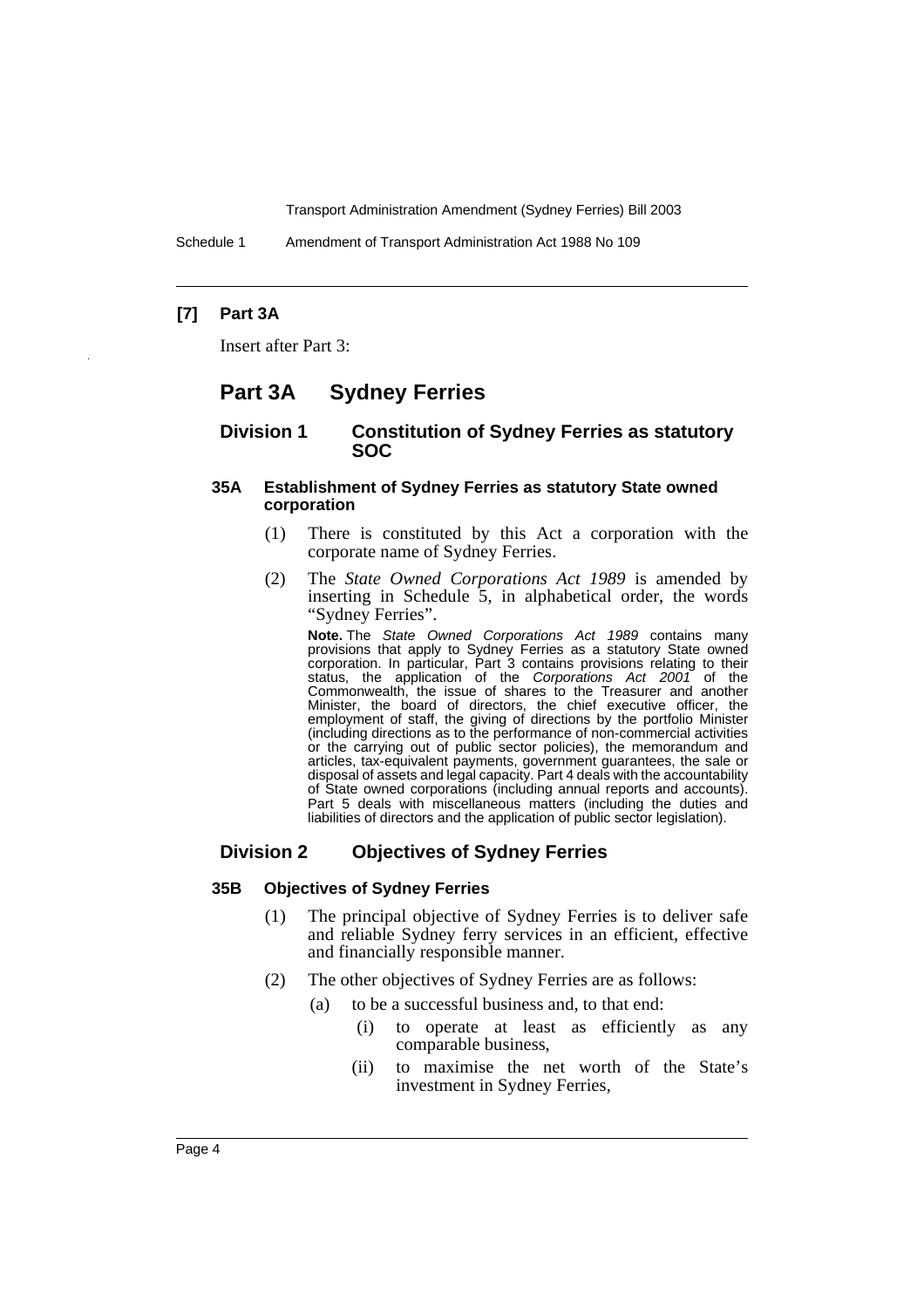Amendment of Transport Administration Act 1988 No 109 Schedule 1

- (b) to exhibit a sense of social responsibility by having regard to the interests of the community in which it operates,
- (c) where its activities affect the environment, to conduct its operations in compliance with the principles of ecologically sustainable development contained in section 6 (2) of the *Protection of the Environment Administration Act 1991*,
- (d) to exhibit a sense of responsibility towards regional development and decentralisation in the way in which it operates.
- (3) The other objectives of Sydney Ferries are of equal importance, but are not as important as the principal objective of the corporation.
- (4) Section 20E of the *State Owned Corporations Act 1989* does not apply to Sydney Ferries.

## **Division 3 Functions of Sydney Ferries**

## **35C Sydney ferry services**

- (1) Sydney Ferries is to operate Sydney ferry services.
- (2) Sydney Ferries is to continue to operate the Sydney ferry services which were provided by the State Transit Authority immediately before the commencement of this section.
- (3) Subsection (2) does not limit the power of Sydney Ferries:
	- (a) to establish any new Sydney ferry service, or
	- (b) to alter or discontinue any of its Sydney ferry services.
- (4) The operation of a ferry service by Sydney Ferries is subject to the requirements of the *Passenger Transport Act 1990*.

#### **35D Other transport services**

Sydney Ferries may operate other transport services, including bus services, whether or not in connection with its ferry services.

#### **35E Other functions of Sydney Ferries**

(1) Sydney Ferries has the functions conferred or imposed on it by or under this or any other Act.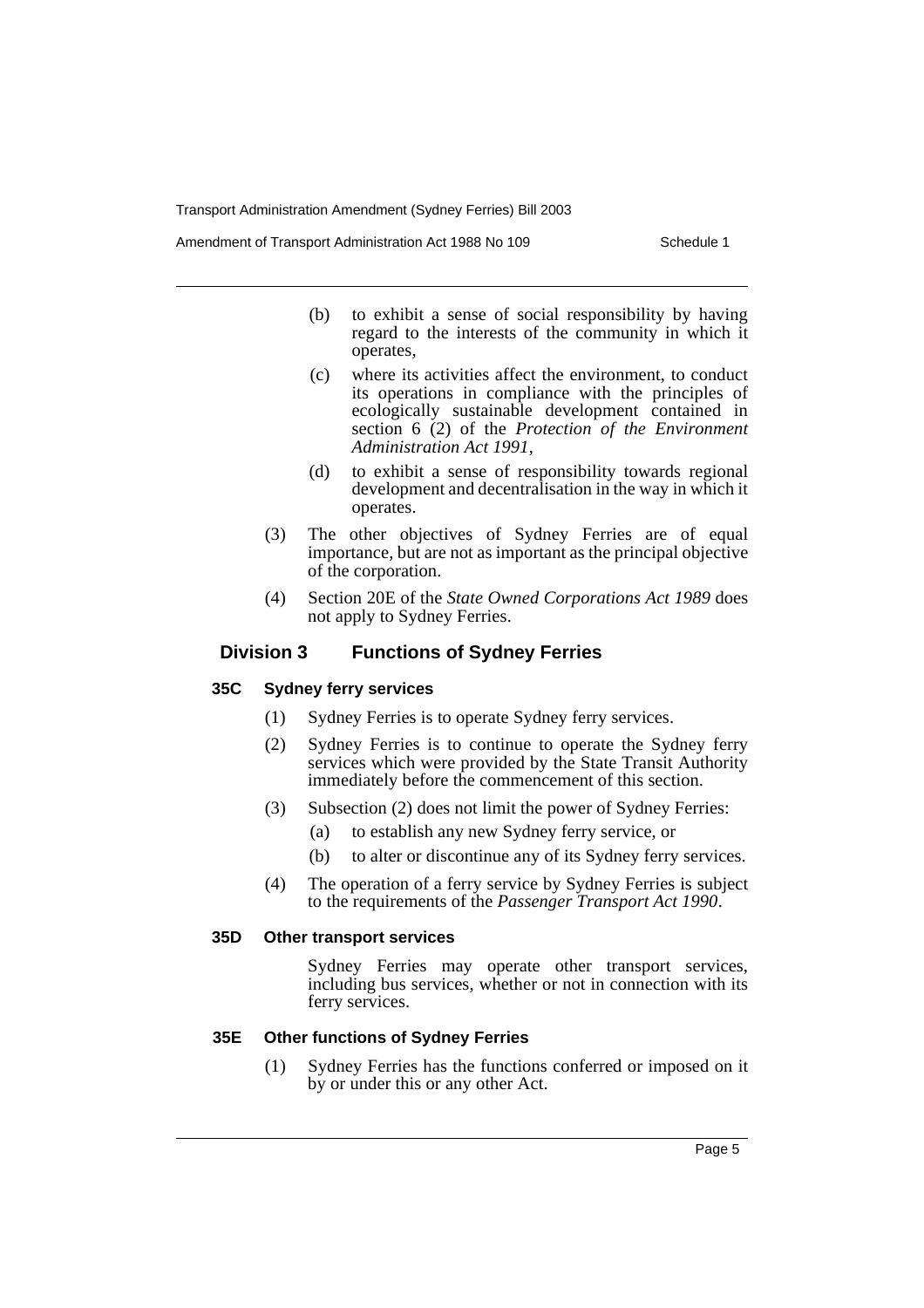(2) Sydney Ferries may:

- (a) conduct any business (whether or not related to its functions) that it considers will further its objectives, and
- (b) provide facilities or services that are ancillary to or incidental to its functions.

#### **35F Acquisition of land by Sydney Ferries**

- (1) Sydney Ferries may, for any purposes of Sydney Ferries, acquire land (including an interest in land) by agreement or by compulsory process in accordance with the *Land Acquisition (Just Terms Compensation) Act 1991*.
- (2) The other purposes for which land may be acquired under subsection  $(1)$  include for the purposes of a future sale, lease or disposal, that is, to enable Sydney Ferries to exercise its functions in relation to land under this Act.
- (3) For the purposes of the *Public Works Act 1912*, any such acquisition of land is taken to be an authorised work and Sydney Ferries is, in relation to that authorised work, taken to be the Constructing Authority.
- (4) Sydney Ferries may not give a proposed acquisition notice under the *Land Acquisition (Just Terms Compensation) Act 1991* without the approval of the portfolio Minister.
- (5) Any such acquisition is not void merely because it is expressed to be for the purposes of Sydney Ferries or for the purposes of this Act.
- (6) Part 3 of the *Public Works Act 1912* does not apply in respect of works constructed for the purposes of this section.

#### **35G Effect of Division**

This Division does not limit the functions of Sydney Ferries apart from this Division, but is subject to the provisions of the *State Owned Corporations Act 1989*, this Act and any other Act or law.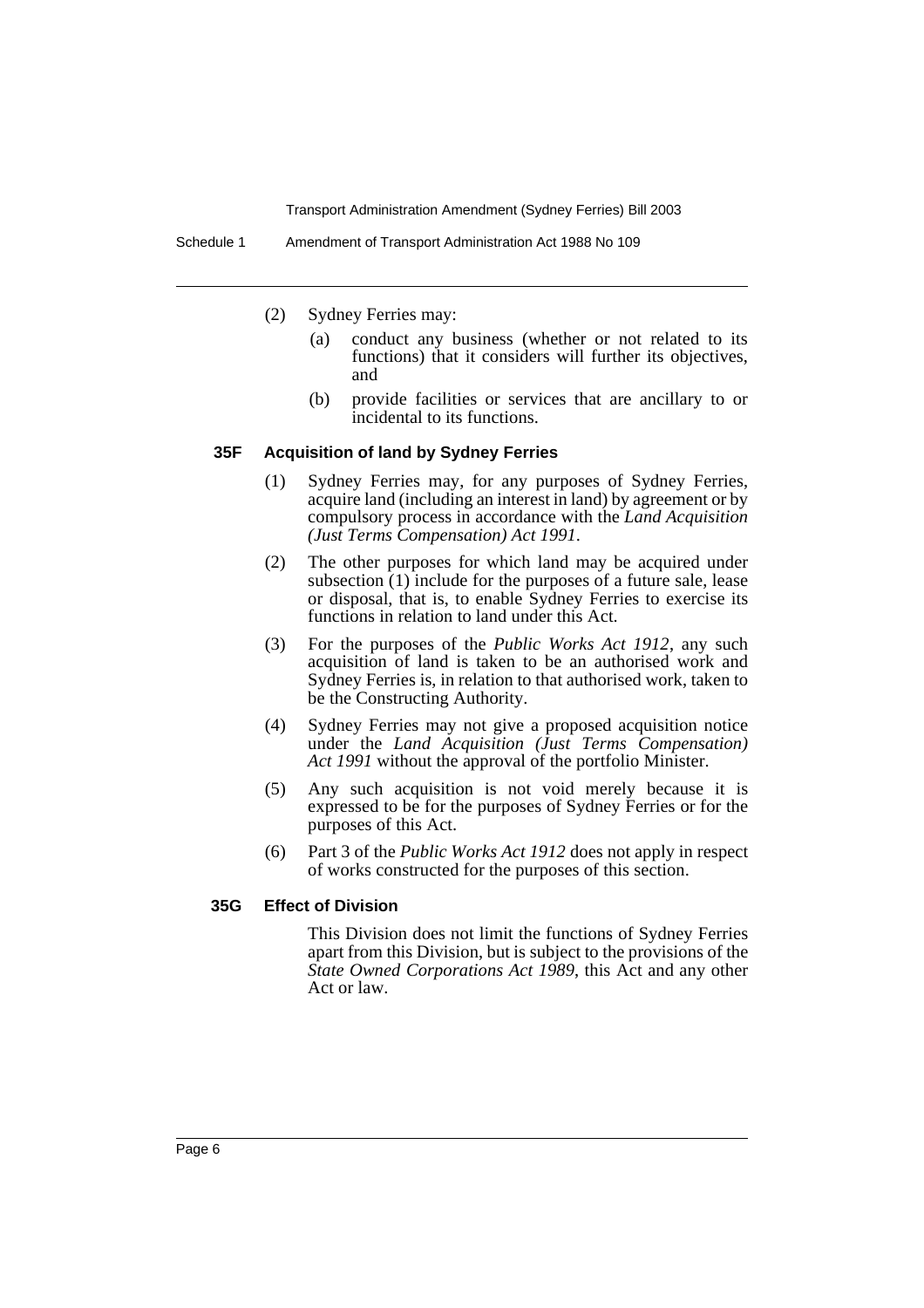Amendment of Transport Administration Act 1988 No 109 Schedule 1

## **Division 4 Management of Sydney Ferries**

#### **35H Board of directors of Sydney Ferries**

- (1) The board of directors of Sydney Ferries is to be appointed by the voting shareholders. The voting shareholders are to consult with the portfolio Minister on the persons recommended for appointment as directors.
- (2) The board is to consist of not fewer than 3 and not more than 7 directors.
- (3) One director of the board is to be a person recommended by a selection committee comprising:
	- (a) 2 persons nominated by the portfolio Minister, and
	- (b) 2 persons nominated by the Labor Council of New South Wales,

being a person selected by the committee from a panel of 3 persons nominated by the Labor Council.

- (4) The procedures for constituting a selection committee for the purposes of subsection (3), for making nominations and for determining other matters relating to the selection process are to be determined by the regulations or (subject to the regulations) by the voting shareholders.
- (5) The other directors of the board must each or together have such expertise (including maritime safety expertise and expertise in vessel operations) as the voting shareholders, after consultation with the portfolio Minister, consider necessary in order to realise the objectives of Sydney Ferries.
- (6) Subject to subsection (7), section 20J of and Schedule 8 to the *State Owned Corporations Act 1989* have effect with respect to the board of Sydney Ferries and its constitution and procedure.
- (7) Section 20J (2), (3) and (4) of, and clause 4 of Schedule 8 to, the *State Owned Corporations Act 1989* do not apply with respect to the board of Sydney Ferries.

#### **35I Chief executive officer**

(1) The chief executive officer of Sydney Ferries is to be appointed by the board of Sydney Ferries after consultation with the voting shareholders and the portfolio Minister.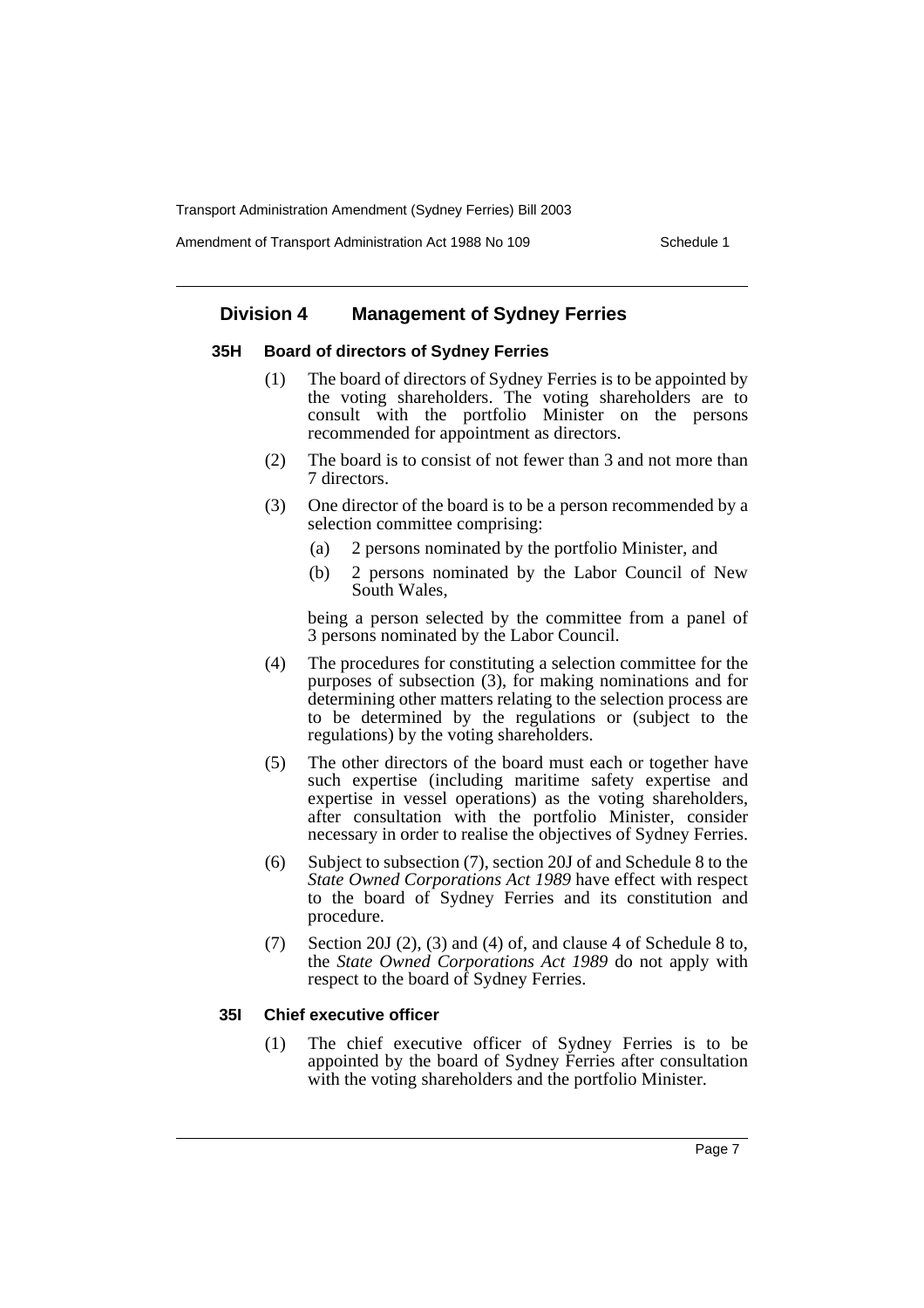- (2) The chief executive officer is to hold office for the period (not exceeding 5 years) that is specified in the chief executive officer's instrument of appointment.
- (3) The board may remove a person from office as chief executive officer, at any time, for any or no reason and without notice, but only after consultation with the voting shareholders and the portfolio Minister.
- (4) The chief executive officer is entitled to be paid such remuneration (including travelling and subsistence allowances) as the board may determine after consultation with the voting shareholders.
- (5) The board may, after consultation with the voting shareholders, fix the conditions of employment of the chief executive officer in so far as they are not fixed by or under any other Act or law.
- (6) The contract of employment of the chief executive officer must include performance criteria for the purpose of reviews of the chief executive officer's performance.
- (7) The board must require the chief executive officer to enter into a performance agreement and must review the chief executive officer's performance at least annually.
- (8) The *Public Sector Employment and Management Act 2002* (Chapter 5 included) does not apply to the chief executive officer.
- (9) The provisions of section 20K (2) and (4) of, and Schedule 9 to, the *State Owned Corporations Act 1989* do not apply to or in respect of the chief executive officer.
- (10) The provisions of this section are in addition to and (except to the extent to which this section provides) do not derogate from the provisions of the *State Owned Corporations Act 1989*.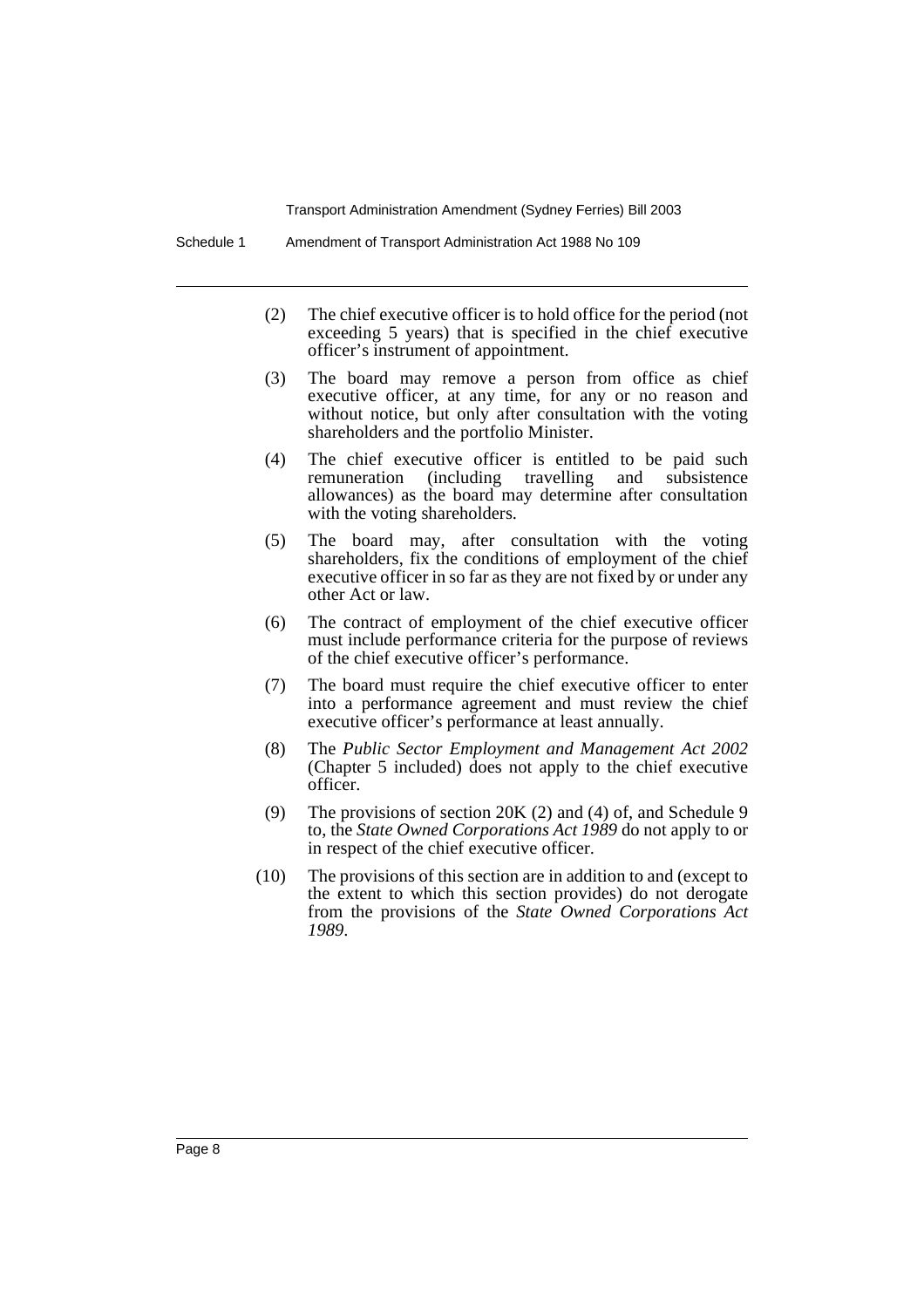Amendment of Transport Administration Act 1988 No 109 Schedule 1

## **35J Acting chief executive officer**

- (1) The board of Sydney Ferries may, from time to time, appoint a person to act in the office of chief executive officer during the illness or absence of the chief executive officer of Sydney Ferries.
- (2) The board may remove a person from office as acting chief executive officer, at any time, for any or no reason and without notice.
- (3) A person, while acting in the office of chief executive officer:
	- (a) has all the functions of the chief executive officer and is taken to be the chief executive officer, and
	- (b) is entitled to be paid such remuneration (including travelling and subsistence allowances) as the board may determine.
- (4) For the purposes of this section, a vacancy in the office of chief executive officer is regarded as an absence from office of the chief executive officer.
- (5) The board is not to appoint a person to act in the office of chief executive officer during any vacancy in that office without the concurrence of the voting shareholders and the portfolio Minister.
- (6) The provisions of this section are in addition to and (except to the extent to which this section provides) do not derogate from the provisions of the *State Owned Corporations Act 1989*.

## **35K Ministerial directions**

- (1) The Minister may give the board of Sydney Ferries a written direction in relation to Sydney Ferries' functions if the Minister decides that this action is warranted on grounds involving urgency or public safety.
- (2) The board of directors and the chief executive officer of Sydney Ferries must ensure that Sydney Ferries complies with any such direction.
- (3) Section 20P (4)–(6) of the *State Owned Corporations Act 1989* apply to a direction given under this section in the same way as they apply to a direction given under section 20P of that Act.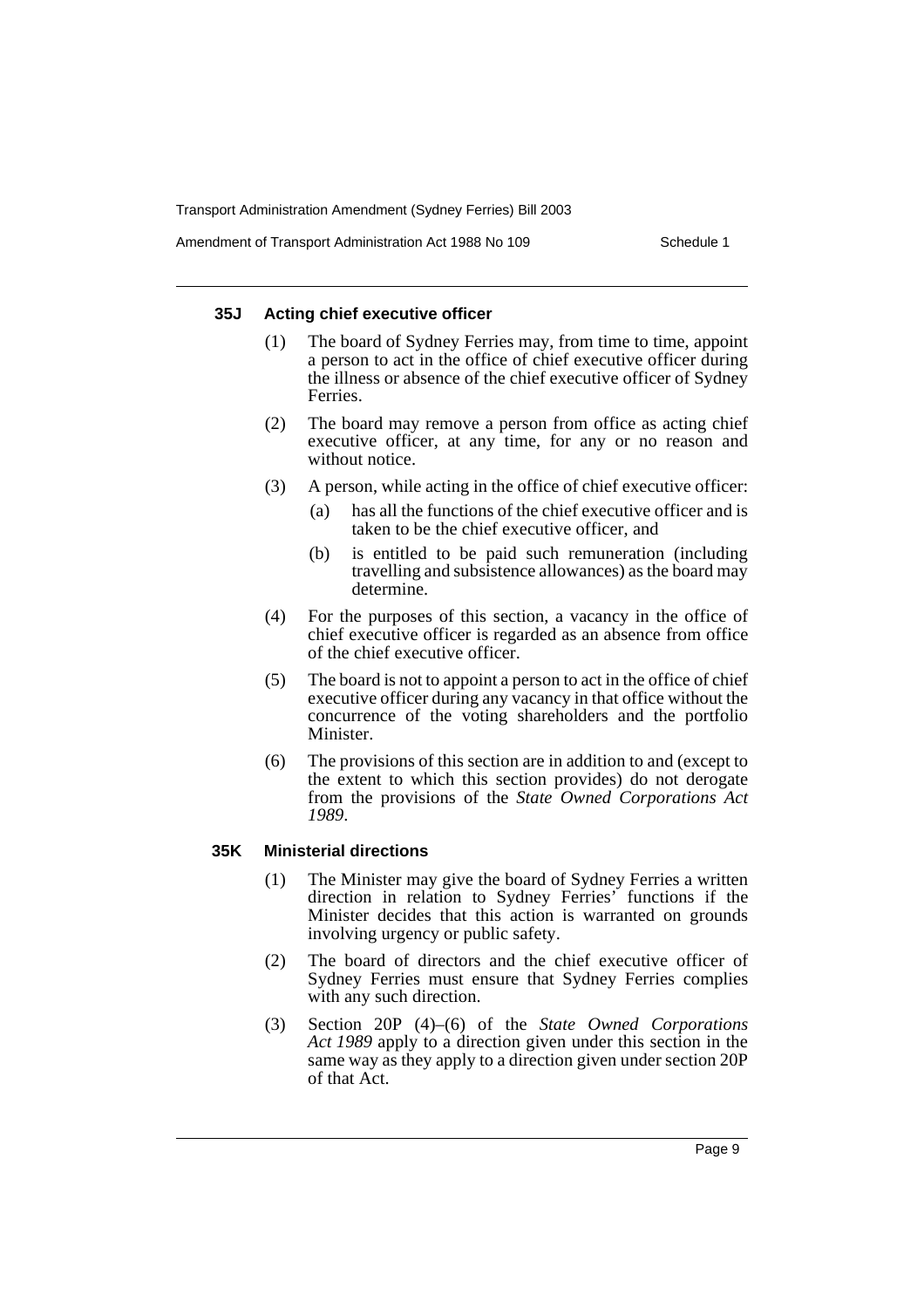Schedule 1 Amendment of Transport Administration Act 1988 No 109

- (4) If the Minister considers that compliance with the direction may cause a significant variation in the approved financial outcomes of Sydney Ferries, the direction must be given in consultation with the Treasurer.
- (5) The Minister's power to give directions to Sydney Ferries under this section is in addition to any power of the Minister to give directions under section 20N, 20O or 20P of the *State Owned Corporations Act 1989*. Except as provided by subsection  $(3)$ , those sections of that Act do not apply to a direction of the Minister if the direction states that it is being given under this section.

## **Division 5 General**

## **35L Foundation charter of Sydney Ferries**

For the purposes of the *State Owned Corporations Act 1989*, the foundation charter of Sydney Ferries is this Part of this Act (but not the remainder of this Act).

**Note.** Section 3 of the State Owned Corporations Act 1989 defines the foundation charter of a statutory SOC as the whole of any Act by which a SOC is established for the purposes of the SOC Act and, in particular, for the purpose of the provisions relating to the legal capacity of statutory SOCs and assumptions that they have complied with that Act and their foundation charter.

#### **35M Restrictions relating to shareholdings**

- (1) The portfolio Minister of Sydney Ferries must not be, and is not eligible for nomination as, a shareholder of Sydney Ferries. However, the portfolio Minister may attend meetings of the shareholders of Sydney Ferries.
- (2) Shares in Sydney Ferries may not be sold or otherwise disposed of except to eligible Ministers.

#### **35N Dividends and tax-equivalents**

- (1) Section 20S of the *State Owned Corporations Act 1989* does not apply to Sydney Ferries.
- (2) The Treasurer may, by notice in writing to Sydney Ferries, suspend the obligation of Sydney Ferries, or any subsidiary of Sydney Ferries, to pay amounts under section 20T of the *State Owned Corporations Act 1989*, either generally or for a specified period.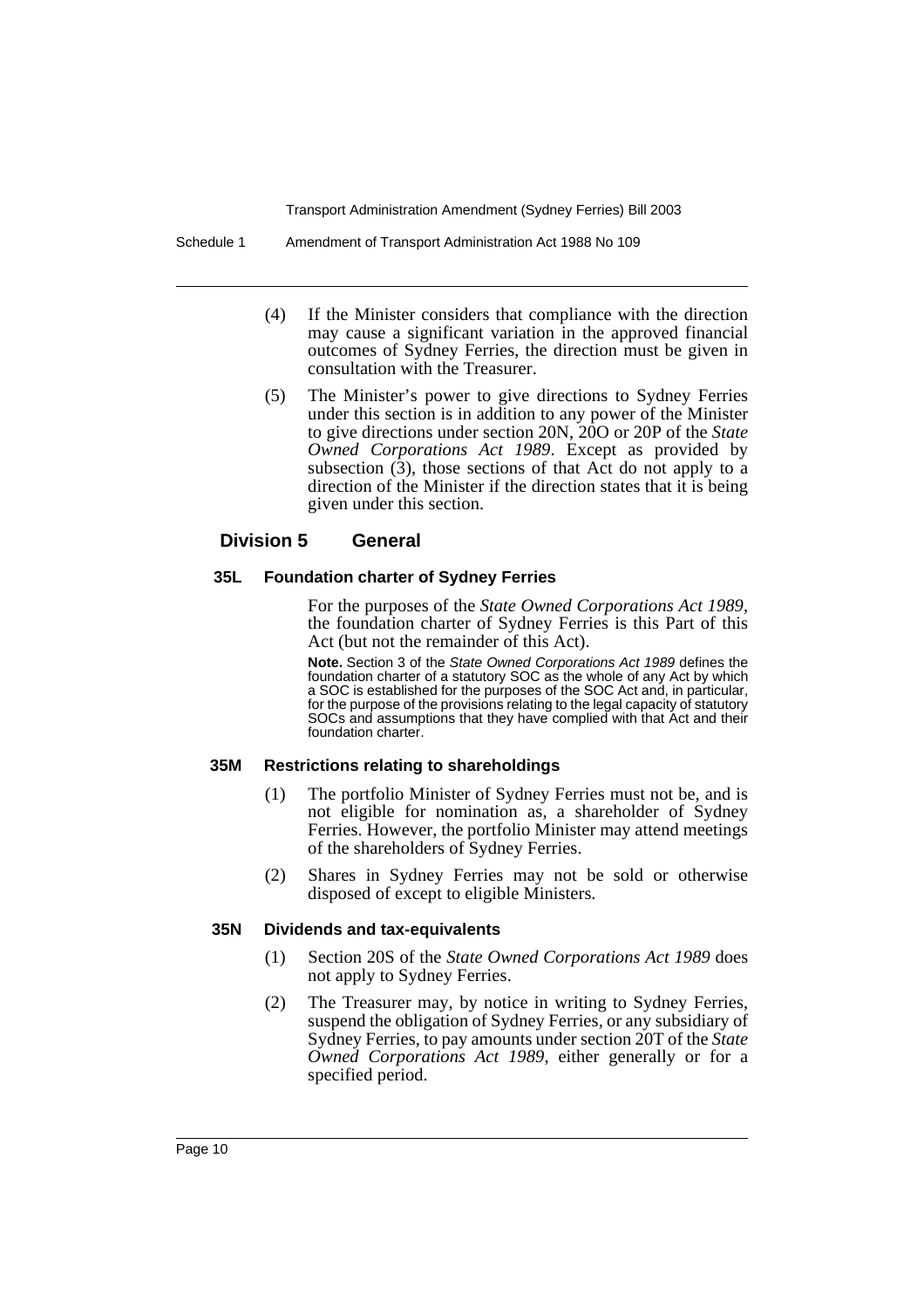Amendment of Transport Administration Act 1988 No 109 Schedule 1

(3) A suspension under subsection (2) may be subject to conditions and may be revoked or varied by the Treasurer.

#### **35O Statement of corporate intent**

- (1) The board of Sydney Ferries must prepare and submit to the voting shareholders and portfolio Minister a draft written statement of corporate intent not later than one month after the commencement of each financial year of the corporation.
- (2) The statement of corporate intent must include:
	- (a) performance benchmarks for the ferry services provided by Sydney Ferries, as agreed by the board and the portfolio Minister, and included in a performance agreement between the Minister and Sydney Ferries, and
	- (b) financial and any other performance benchmarks, as agreed by the board and the voting shareholders after consultation with the portfolio Minister.
- (3) The board must consider any comments on the draft statement of corporate intent that are made to it by the voting shareholders or the portfolio Minister within 2 months after the commencement of the financial year of Sydney Ferries.
- (4) The board must consult in good faith with the voting shareholders and the portfolio Minister following communication to it of the comments, make such changes to the statement:
	- (a) in relation to the performance benchmarks agreed under subsection (2) (a) (the *ferry service performance benchmarks*), as are agreed between the board and the portfolio Minister, and
	- (b) in relation to the remainder of the statement, as are agreed between the board and the voting shareholders,

and deliver the completed written statement to the voting shareholders and portfolio Minister within 3 months after the commencement of the financial year.

(5) The statement may not, before it is laid before both Houses of Parliament, be published or made available to the public without the prior approval of the board and the voting shareholders.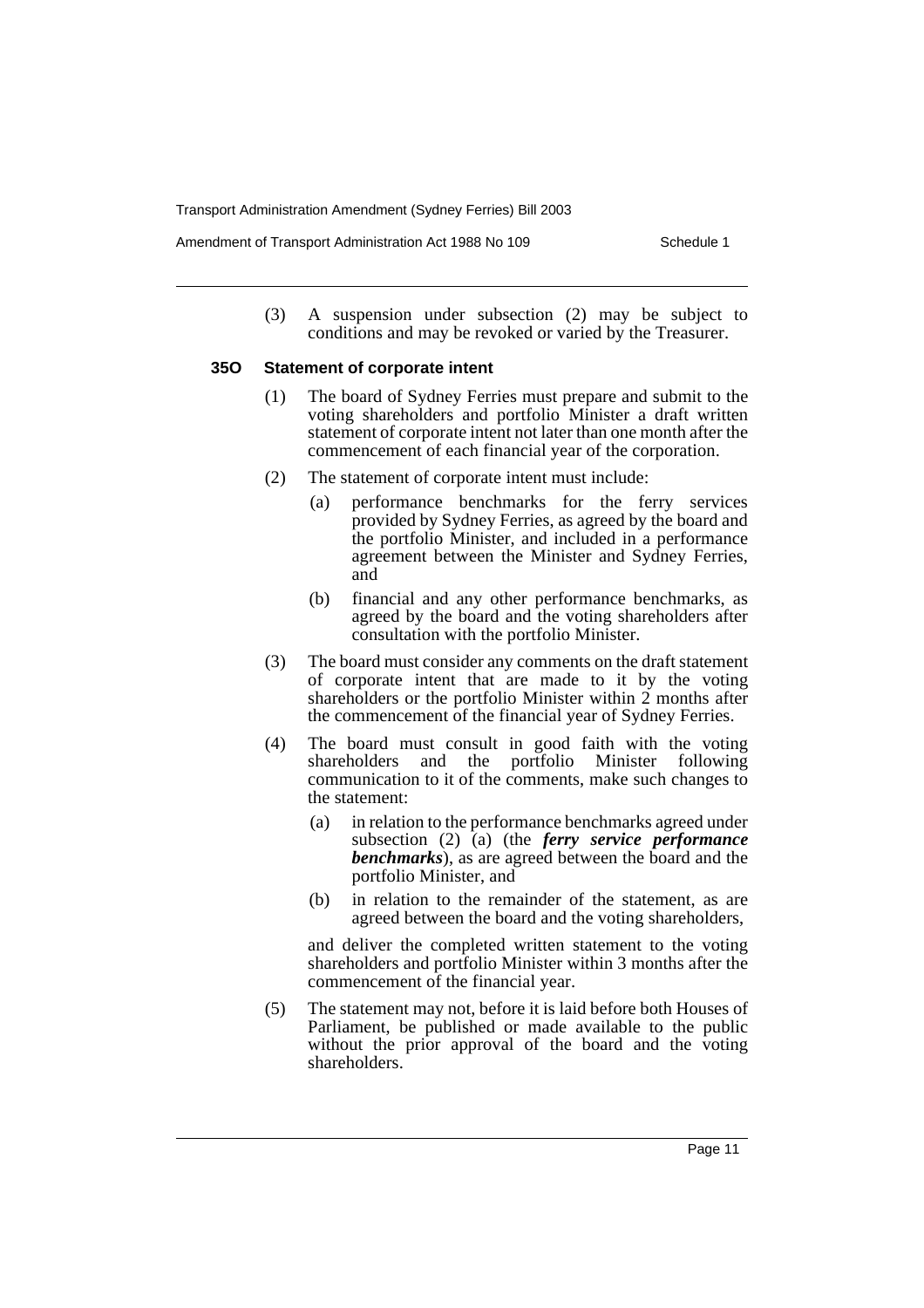Schedule 1 Amendment of Transport Administration Act 1988 No 109

- (6) The statement, other than the ferry service performance benchmarks, may be modified at any time by the board with the agreement of the voting shareholders after consultation with the portfolio Minister.
- (7) The ferry service performance benchmarks may be modified at any time by the board with the agreement of the portfolio Minister after consultation with the Independent Transport Safety and Reliability Regulator.
- (8) If the board, by written notice to the voting shareholders and the portfolio Minister, proposes a modification of the statement (other than the ferry service performance benchmarks), the board may, within 14 days, make the modification unless the voting shareholders, by written notice to the board, direct the board not to make it.
- (9) The voting shareholders may, from time to time, by written notice to the board, direct the board to include in, or omit from, a statement of corporate intent any specified matters, other than matters relating to the ferry service performance benchmarks.
- (10) Before giving a direction under this section, the voting shareholders are to consult with the portfolio Minister and the board as to the matters to be referred to in the notice.
- (11) Sydney Ferries is required to comply with any such direction.
- (12) At any particular time, the statement of corporate intent for Sydney Ferries is the completed statement, with any modifications or deletions made in accordance with this section or Part 4 of the *State Owned Corporations Act 1989*.
- (13) The *State Owned Corporations Act 1989* (other than section 21 of that Act) applies to a statement of corporate intent for Sydney Ferries in the same way that it applies to a statement of corporate intent under that Act.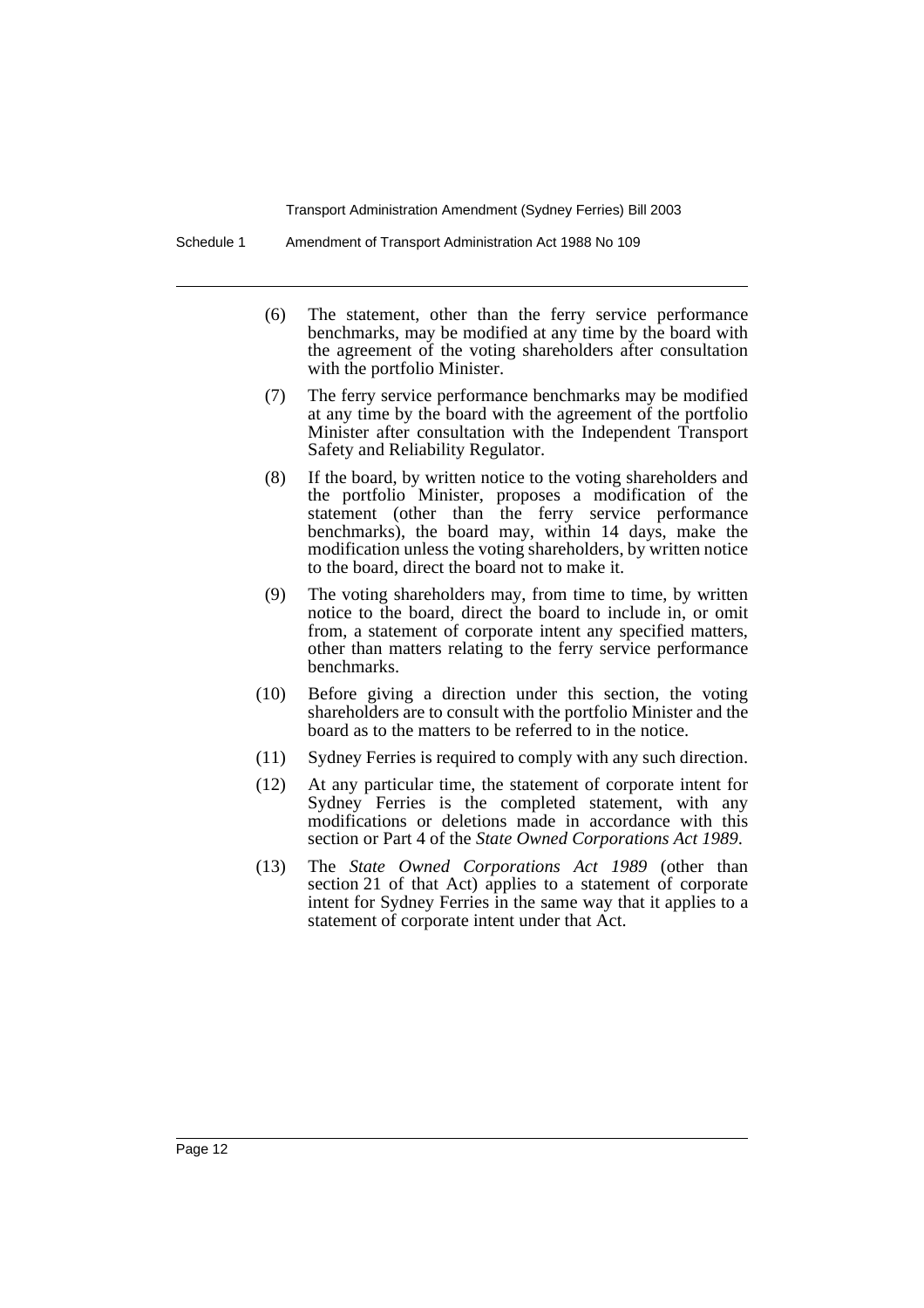Amendment of Transport Administration Act 1988 No 109 Schedule 1

#### **35P Payments to Sydney Ferries**

All fines and penalties recovered for offences under the regulations under section 104, or under regulations under section 63 of the *Passenger Transport Act 1990* in connection with ferry services operated by Sydney Ferries (but only if proceedings or penalty notices for the offences were instituted or issued by Sydney Ferries or an employee of Sydney Ferries), must be paid to Sydney Ferries.

#### **35Q Appeals to Transport Appeal Boards**

- (1) Regulations made under section 20M of the *State Owned Corporations Act 1989* with respect to the staff of Sydney Ferries may provide for appeals by members of staff in connection with their employment to a Transport Appeal Board constituted under the *Transport Appeal Boards Act 1980*.
- (2) This section does not limit the operation of section 20M of the *State Owned Corporations Act 1989*.

#### **[8] Section 38 Functions of ensuring provision of appropriate passenger services**

Insert "or Sydney Ferries" after "State Transit Authority" in section 38 (3).

#### **[9] Section 42A Definitions [as inserted by the Transport Legislation Amendment (Safety and Reliability) Act 2003]**

Insert after paragraph (b) of the definition of *transport authority*:

(b1) Sydney Ferries, or

## **[10] Section 74 Payments into State Transit Authority Fund**

Omit "bus or ferry services" from section 74 (c).

Insert instead "bus services or Newcastle ferry services".

## **[11] Part 8, Division 5, heading**

Insert "**, Sydney Ferries**" before "**and State Transit Authority**".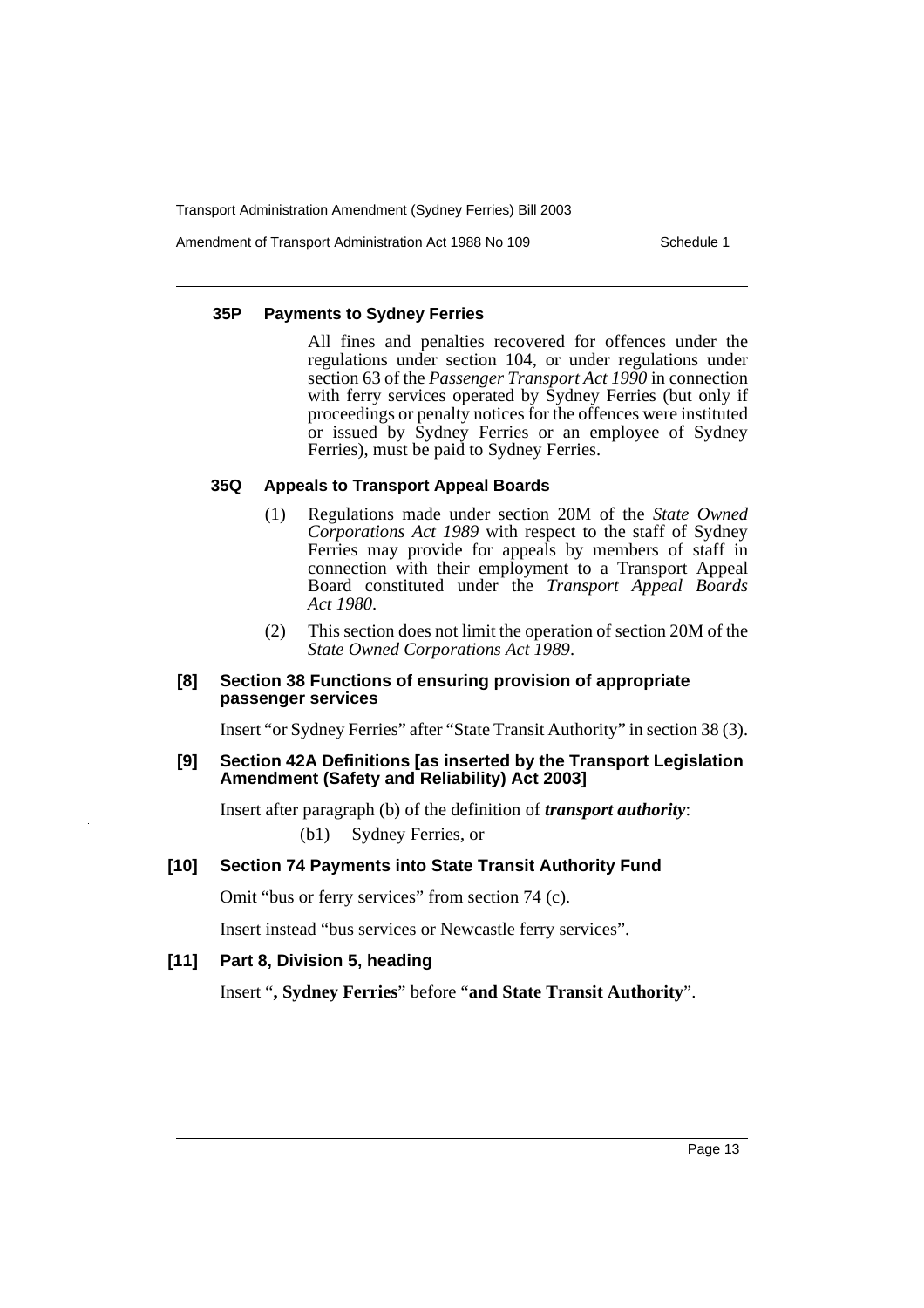Schedule 1 Amendment of Transport Administration Act 1988 No 109

#### **[12] Section 84 Definitions [as amended by the Transport Administration Amendment (Rail Agencies) Act 2003]**

Insert ", Sydney Ferries" after "State Transit Authority" in the definition of *Authority*.

#### **[13] Section 85 Orders fixing charges**

Insert after section 85 (2):

(2A) The charges to be demanded by Sydney Ferries in respect of its ferry services or for any other purpose are to be as from time to time determined by order made by Sydney Ferries.

#### **[14] Section 103 Inquiries into bus or ferry accidents**

Insert "or Sydney Ferries" after "State Transit Authority" wherever occurring.

#### **[15] Part 9, Division 3A**

Insert after Division 3:

## **Division 3A Miscellaneous provisions relating to Sydney Ferries**

#### **106B Sydney Ferries not a common carrier**

- (1) Sydney Ferries is not a common carrier.
- (2) Subsection (1) does not affect any contract or arrangement for the carriage of passengers between Sydney Ferries and any other person in which Sydney Ferries accepts the risk and liability of a common carrier.

#### **106C Regulations relating to Sydney ferry services**

- (1) The regulations may make provision for or with respect to ferry services provided by Sydney Ferries.
- (2) In particular, the regulations may make provision for or with respect to the following matters:
	- (a) the terms and conditions on which passengers are carried,
	- (b) the use of and access to facilities or property owned by or under the control of Sydney Ferries,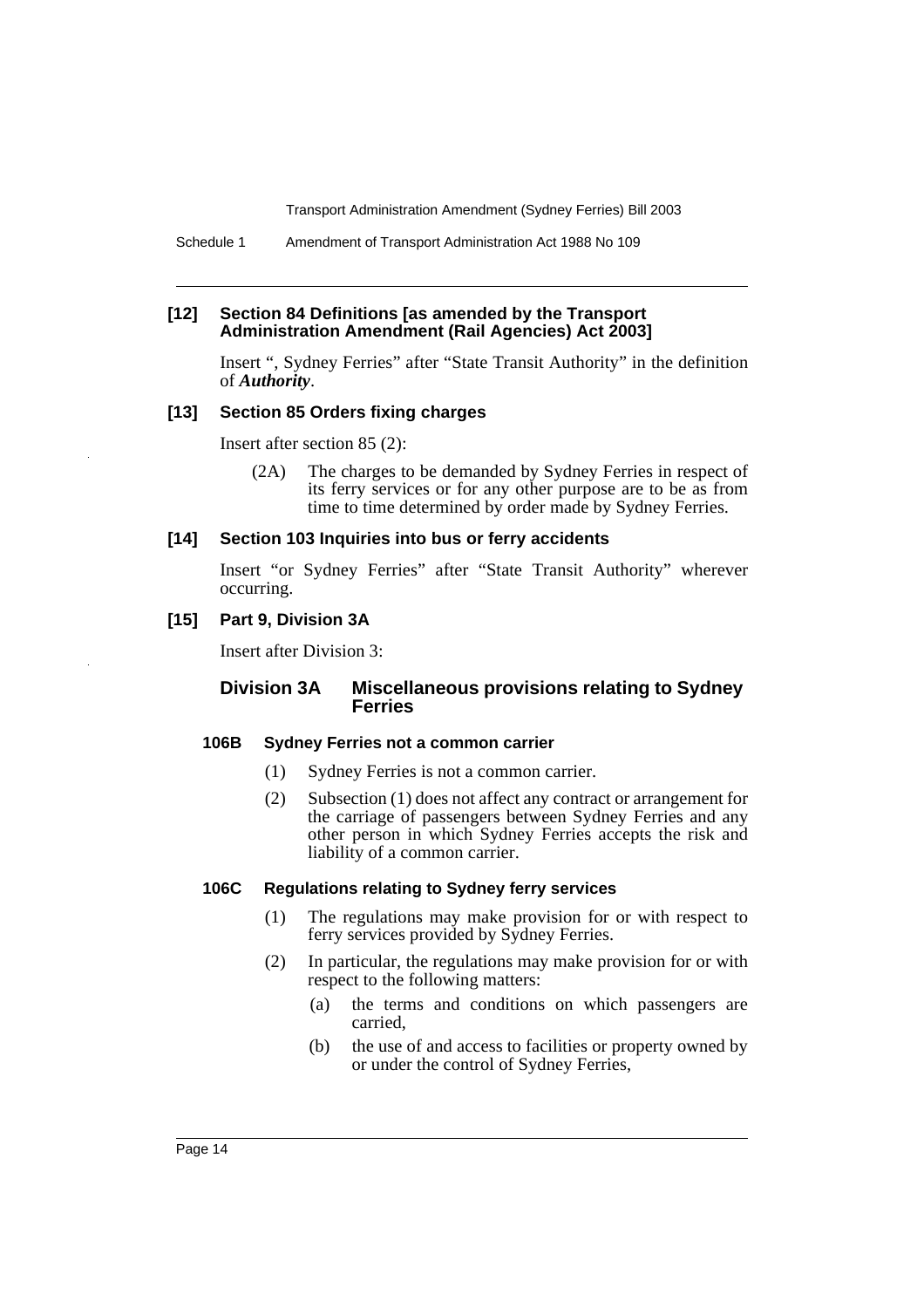Amendment of Transport Administration Act 1988 No 109 Schedule 1

- (c) the protection and preservation of facilities or property owned by or under the control of Sydney Ferries,
- (d) security, safety and order on ferries,
- (e) the sale or other disposal of unclaimed goods and luggage in the possession of Sydney Ferries and the disposal of the proceeds of any such sale,
- (f) the standing or parking of vehicles on land vested in Sydney Ferries.

#### **106D Transfer of certain assets, rights and liabilities of STA to Sydney Ferries**

- (1) The Minister may, by order in writing, direct that the assets, rights and liabilities of the State Transit Authority, or any subsidiary of the Authority, that are specified or referred to in the order, be transferred to Sydney Ferries or to the Crown.
- (2) An order under this section may be subject to specified terms and conditions.
- (3) Schedule 4 applies to the transfer of assets, rights and liabilities under this section.
- (4) Words and expressions used in this section have the same meanings as they have in Schedule 4.

#### **[16] Section 107 Definition of "transport authority" [as amended by the Transport Administration Amendment (Rail Agencies) Act 2003]**

Insert after section 107 (2):

(3) In sections 111, 113 and 115, a reference to a transport authority includes a reference to Sydney Ferries.

#### **[17] Section 116 Liability of vehicle owner for parking offences on Authority's land**

Insert ", Sydney Ferries" before "or the State Transit Authority" in the definition of *parking offence* in section 116 (7).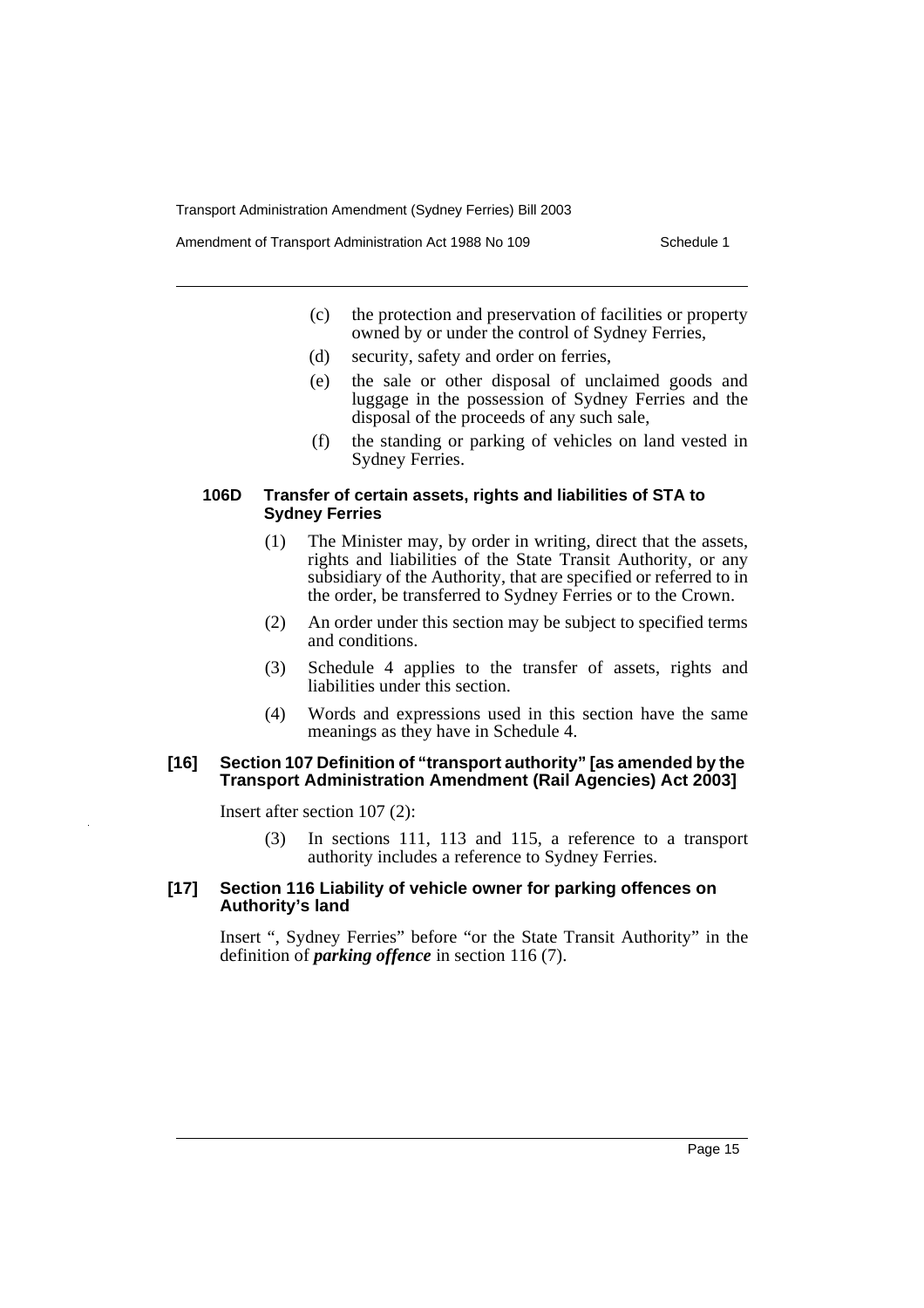Schedule 1 Amendment of Transport Administration Act 1988 No 109

#### **[18] Schedule 4 Transfer of assets, rights and liabilities**

Insert after clause 2 (1) (d):

(d1) an order under section 106D transferring assets, rights or liabilities of the State Transit Authority, or a subsidiary of the Authority, to Sydney Ferries or the Crown,

#### **[19] Schedule 7 Savings, transitional and other provisions**

Insert at the end of clause 2 (1):

*Transport Administration Amendment (Sydney Ferries) Act 2003*

## **[20] Schedule 7**

Insert in appropriate order with appropriate Part and clause numbers:

## **Part Provisions consequent on enactment of Transport Administration Amendment (Sydney Ferries) Act 2003**

#### **Definition**

In this Part:

*the amending Act* means the *Transport Administration Amendment (Sydney Ferries) Act 2003*.

#### **Sydney Ferries may act as agent of STA**

For the purposes of giving effect to a transfer of assets, rights or liabilities to Sydney Ferries under this Act (as amended by the amending Act) Sydney Ferries may act as the agent of the State Transit Authority.

#### **STA may enter into arrangements for joint facilities and other matters**

(1) For the purposes of giving effect to the amending Act, the State Transit Authority or Sydney Ferries may make and enter into contracts, leases, licences or other arrangements with each other or any other person with respect to the provision of services or the supply of goods jointly to the Authority and Sydney Ferries or to Sydney Ferries.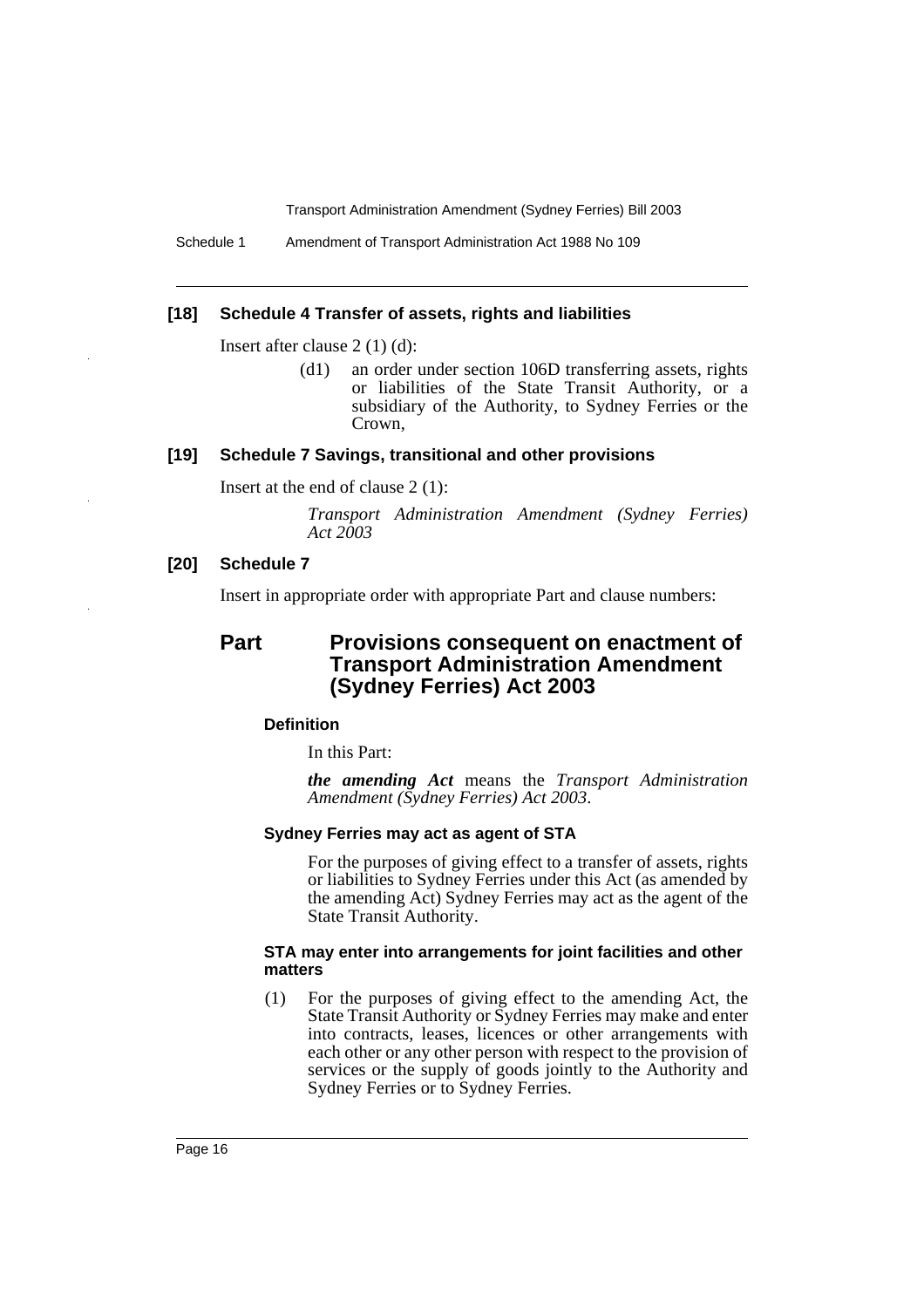Amendment of Transport Administration Act 1988 No 109 Schedule 1

- (2) Any such contract, lease, licence or other arrangement may apply to the provision of services or the supply of goods by either the State Transit Authority or Sydney Ferries or by any other person.
- (3) Any such contract, lease, licence or other arrangement may be entered into, and has effect, despite any requirement for consent under any other contract, lease, licence or arrangement between the State Transit Authority and any other person.
- (4) The operation of this clause is not to be regarded:
	- (a) as a breach of a contract or confidence or otherwise as a civil wrong, or
	- (b) as a breach of any contractual provision prohibiting, restricting or regulating the assignment of assets, rights or liabilities, or
	- (c) as giving rise to any remedy by a party to an instrument, or as causing or permitting the termination of any instrument.
- (5) Nothing in this clause limits any other power of the State Transit Authority or Sydney Ferries to enter into any contract, lease, licence or other arrangement with any other person.

#### **Orders fixing fares and travel terms and conditions**

An order made by the State Transit Authority under section 85 applying to charges for Sydney ferry services, and in force immediately before the commencement of this clause, is taken to have been made by Sydney Ferries under that section and that section applies accordingly.

#### **Saving of existing free or concessional travel arrangements**

Any free or concessional travel pass issued by the State Transit Authority under section 88 before the commencement of this clause, and in force in relation to Sydney ferry services immediately before that commencement, is taken to have been issued by Sydney Ferries and that section applies accordingly.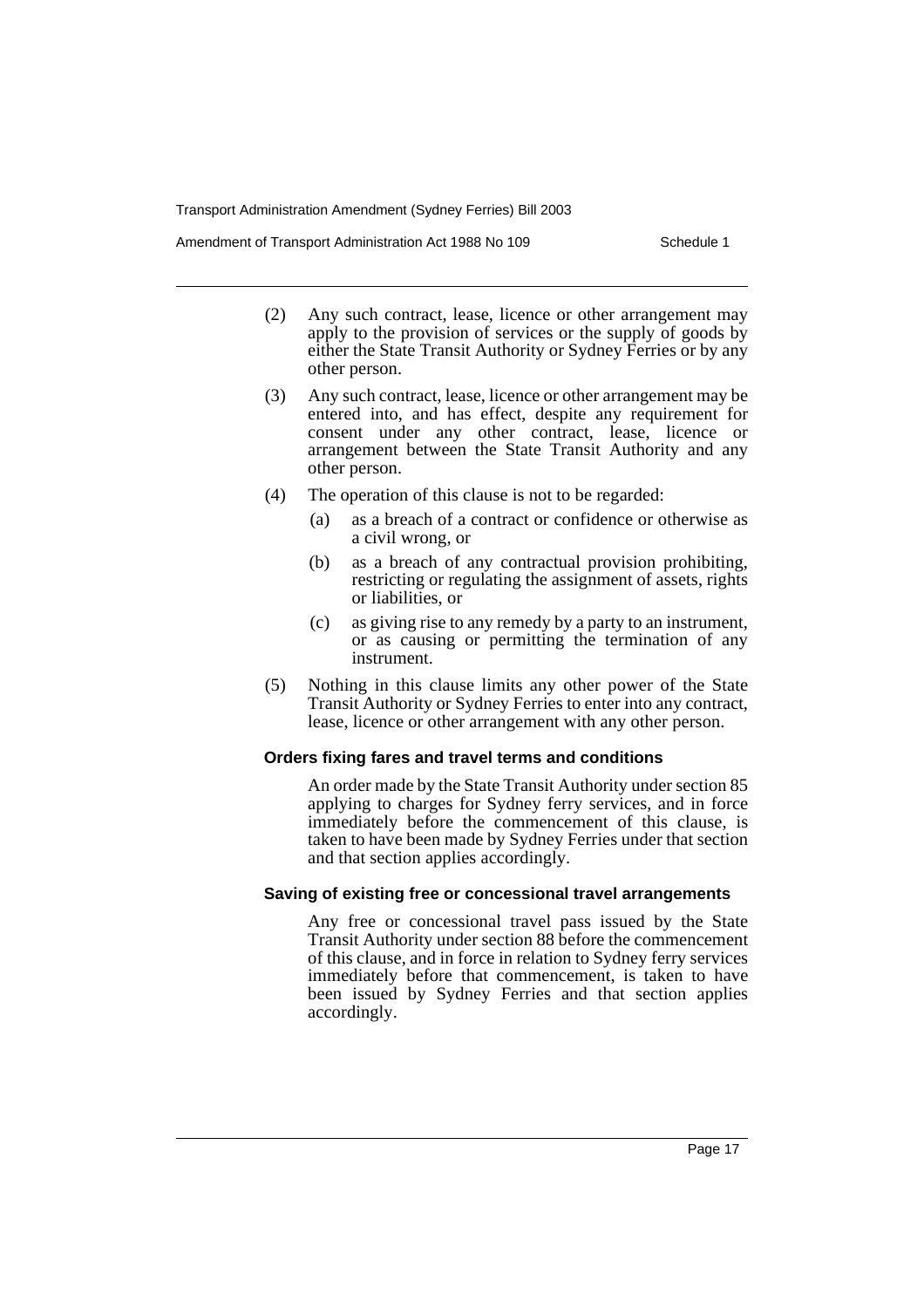Schedule 1 Amendment of Transport Administration Act 1988 No 109

#### **Saving of tickets**

Any ticket issued by or on behalf of the State Transit Authority for a Sydney ferry service, and valid immediately before the commencement of this clause, is taken to have been issued by Sydney Ferries and continues (if otherwise valid) to be a valid ticket.

## **Application of regulations**

- (1) A regulation made under section 104, and in force immediately before the commencement of this clause:
	- (a) is taken to have also been made under section 106C, and
	- (b) applies to or in respect of Sydney Ferries in the same way that it applies to or in respect of the State Transit Authority.
- (2) Nothing in this clause prevents the amendment or repeal of any such regulation.

## **Penalty notices**

Nothing in the amending Act affects the validity of a penalty notice (whether under this or any other Act or law) issued by or on behalf of the State Transit Authority immediately before the commencement of this clause.

## **References to State Transit Authority**

- (1) Except as provided by the regulations, a reference in any Act, in any instrument made under any Act or in any document of any kind to the State Transit Authority is, to the extent that it relates to any act, matter or thing relating to the provision of Sydney ferry services, to be read as or including a reference to Sydney Ferries.
- (2) This clause has effect subject to any transfers of assets, rights or liabilities under this Act.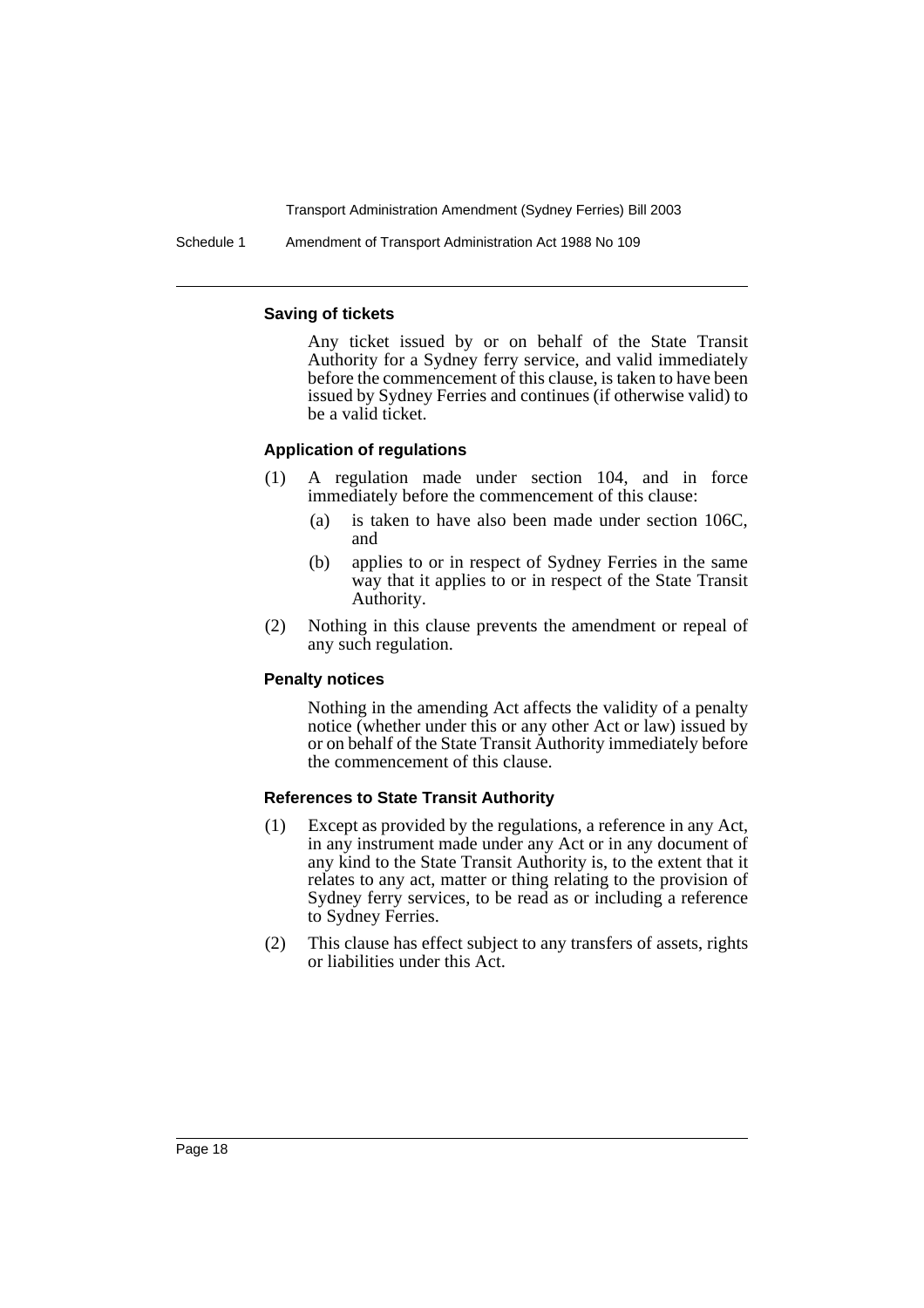Amendment of Transport Administration Act 1988 No 109 Schedule 1

#### **IPART determinations**

- (1) For the purposes of the *Independent Pricing and Regulatory Tribunal Act 1992*, a determination of the pricing for ferry services provided by the State Transit Authority, in force immediately before the commencement of this clause, extends to Sydney ferry services operated by Sydney Ferries.
- (2) Nothing in this clause prevents any such determination from being replaced, or a further determination being issued for Sydney Ferries.

## **Timetable for first statement of corporate intent**

A period within which any matter is required to be done under this Act in relation to a statement of corporate intent, in connection with the first statement of corporate intent of Sydney Ferries, may be extended by the voting shareholders of Sydney Ferries.

## **Transfer of staff from STA to Sydney Ferries**

- (1) The Minister may, by order in writing, provide that the State Transit Authority staff specified in the order are transferred to Sydney Ferries.
- (2) A person who is the subject of an order under this clause is taken for all purposes as having become an employee of Sydney Ferries, in accordance with the terms of the order, on the day specified in the order.
- (3) Clauses 12, 13, 14 and 15 of Schedule 6 apply to or in respect of the transfer of State Transit Authority staff to Sydney Ferries under this clause in the same way as they apply to or in respect of the transfer of State Rail Authority staff to another transport authority.

## **Customer service contracts and exemptions**

(1) Any exemption in force immediately before the commencement of this clause of the State Transit Authority, under the *Passenger Transport Act 1990*, from the requirements of section 16 (1) and (3) of that Act is taken to apply also to Sydney Ferries in respect of the kinds of regular passenger services subject to the exemption immediately before the commencement of Part 3A.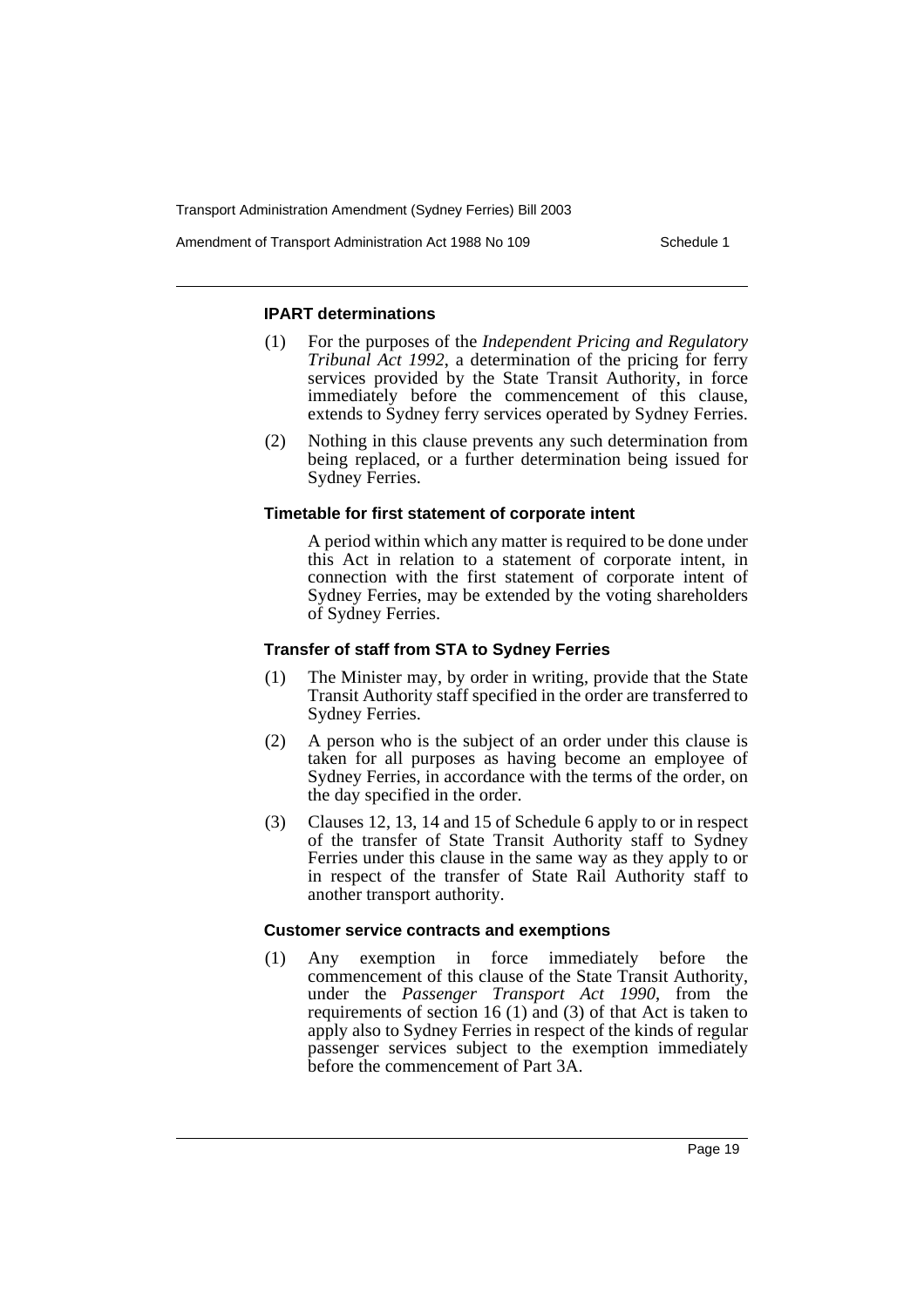Schedule 1 Amendment of Transport Administration Act 1988 No 109

(2) Nothing in this clause prevents the exemption from being varied or revoked.

#### **Licences and other authorisations under certain Acts**

- (1) This clause applies to a licence, permit, approval or other authorisation granted to the State Transit Authority under any of the following Acts or under a regulation under any of those Acts, and in force immediately before the commencement of this clause:
	- (a) *Commercial Vessels Act 1979*,
	- (b) *Dangerous Goods Act 1975*,
	- (c) *Protection of the Environment Operations Act 1997*,
	- (d) any other Act prescribed by the regulations.
- (2) An authorisation is, to the extent that it relates to former STA functions, taken to be held by Sydney Ferries on the same terms and conditions as the State Transit Authority held the authorisation immediately before the commencement of this clause.
- (3) The regulations may exempt an authorisation from the operation of this clause.
- (4) Nothing in this clause prevents an authorisation from being varied, cancelled or replaced.
- (5) In this clause:

*former STA function* means a function conferred on Sydney Ferries by Part 3A that was, immediately before the commencement of that Part, conferred on the State Transit Authority.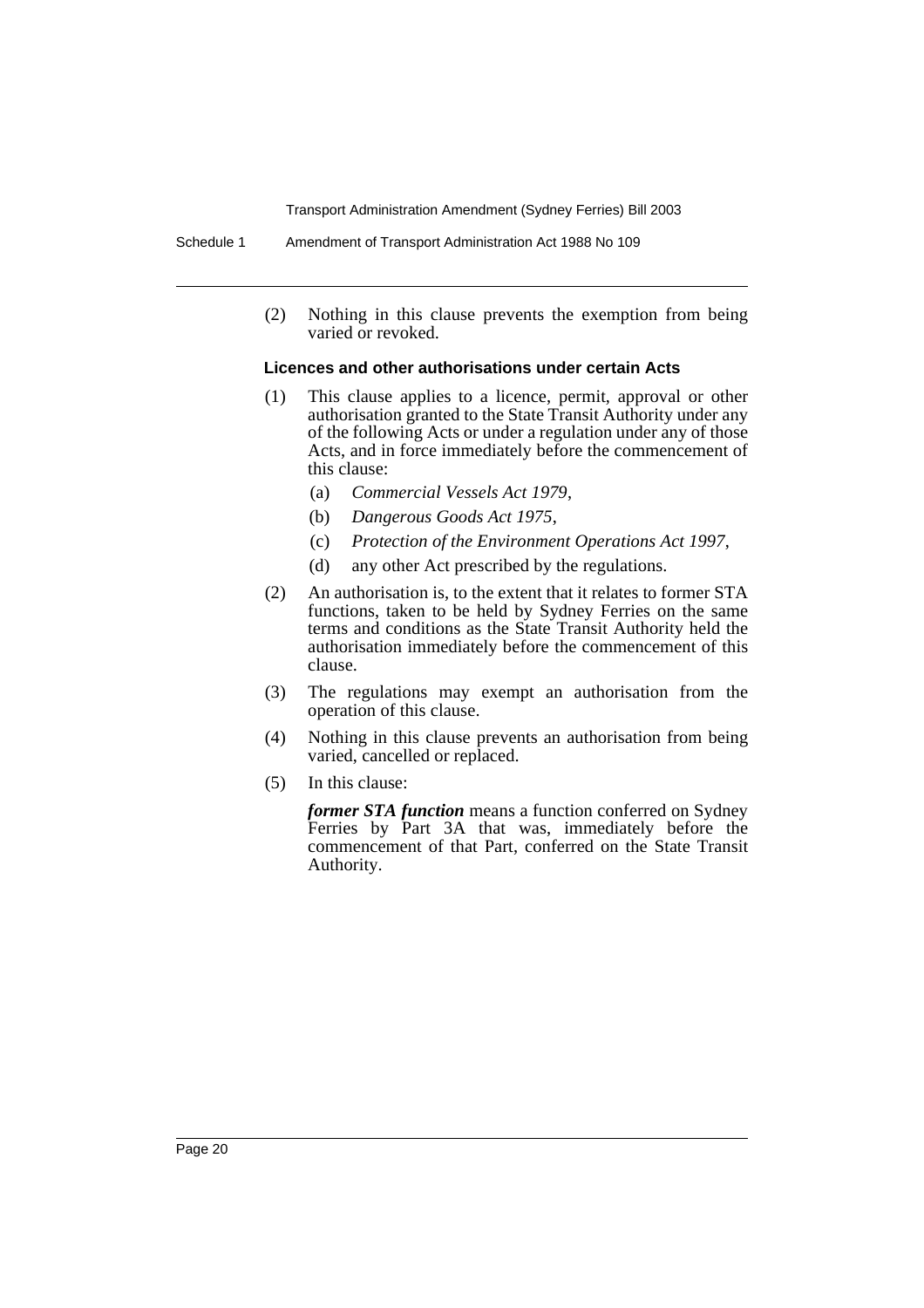Amendment of other Acts and instruments **Schedule 2** Schedule 2

## **Schedule 2 Amendment of other Acts and instruments**

(Section 3)

## **2.1 First State Superannuation Act 1992 No 100**

## **Schedule 1 Employers**

Insert at the end of the Schedule:

Sydney Ferries

## **2.2 Impounding Regulation 2003**

## **Clause 5 Impounding authorities**

Insert after the matter relating to the State Transit Authority in the Table to the clause:

Sydney Ferries All land vested in Sydney Ferries

## **2.3 Independent Pricing and Regulatory Tribunal Act 1992 No 39**

## **Schedule 1 Government agencies for which Tribunal has standing reference**

Insert at the end of the Schedule:

Sydney Ferries

## **2.4 Local Government Act 1993 No 30**

## **Section 600 Rebates in respect of certain land vested in public bodies**

Insert ", Sydney Ferries" before "and the State Transit Authority" in the definition of *public body* in section 600 (9).

## **2.5 Management of Waters and Waterside Lands Regulations— N.S.W.**

## **Regulation 8 Security of navigation aids, vessels and installations**

Insert "or Sydney Ferries" after "State Transit Authority" in regulation 8 (4) (b).